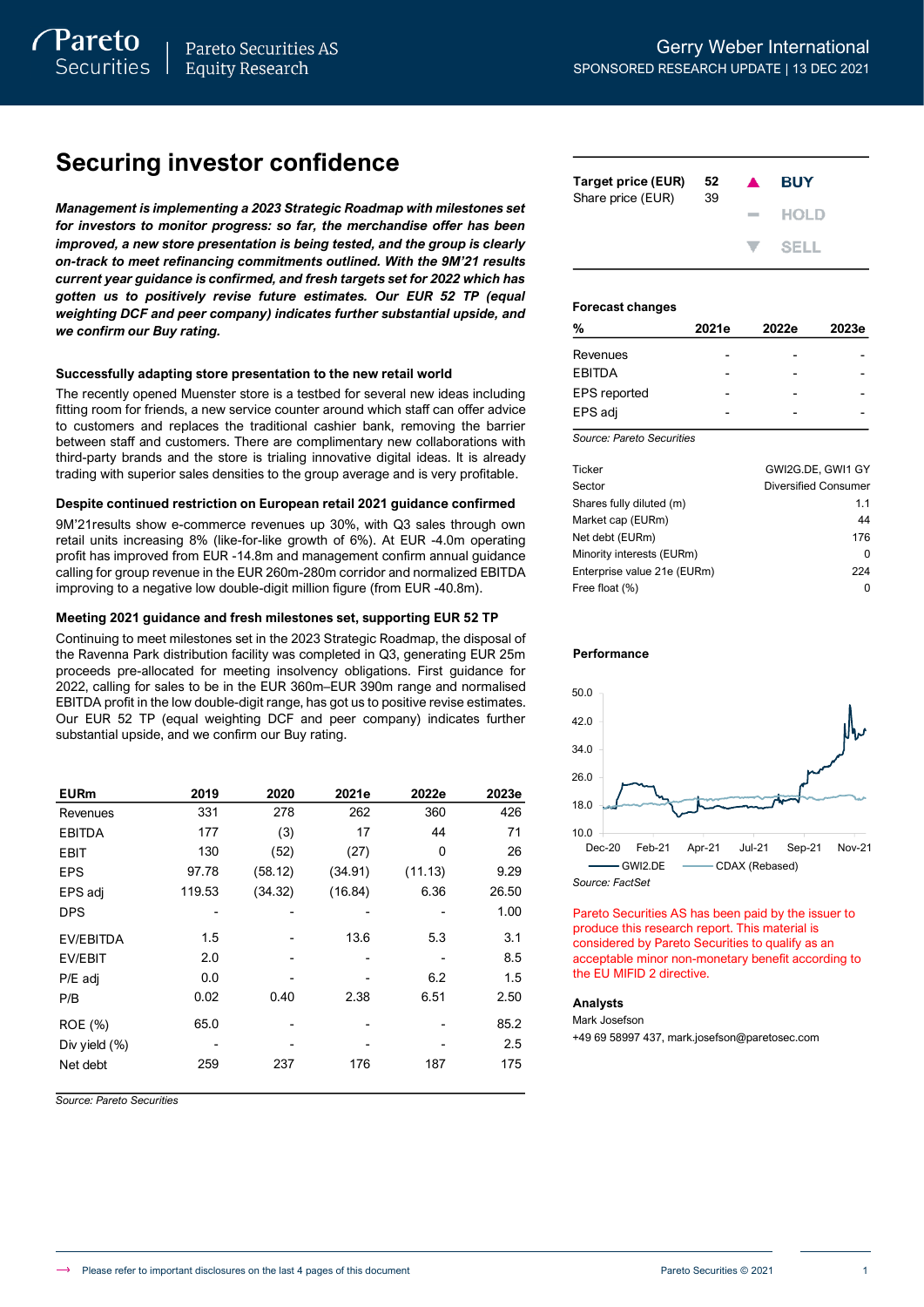# **Successfully hitting milestones to secure continuing investor confidence**

#### **So far, so good for new investors and remaining creditors**

Returning from insolvency in 2019, new management is implementing a 2023 Strategic Roadmap with milestones set for investors to monitor progress. Despite a national lockdown imposed at the end of 2020, annual guidance (both sales and profit) was achieved.

Clear brand differentiation, innovative product performance and ongoing operational initiatives are key for successful repositioning. Furthermore, and despite a very challenging background, 2021 has continued to provide further visible signs that these targets are being met. This early progress has been rewarded by a very strong share price development, nearly doubling year-to-date, albeit with low transaction volumes given the limited free float.

We view the group as being on-track to meet refinancing commitments. At each investor update in 2021, management has referred to the business repositioning strategy highlighted in the chart below with an update of the management's view on how things are progressing.

#### **Business repositioning strategy milestones**



*Source: Company investor presentation, Nov. 2021, Pareto Securities* 

Through the year the group has been gently testing a refined range, including third-party brands to supplement the Gerry Weber merchandise offer, with additional services in a more modern store environment. This is still in test phase but can be seen in the recent opening of a new store concept in Muenster which according to management and press reports has been very well received.

August saw the launch of the purpose-developed online platform for the TAIFUN brand (previously a sub-segment on the Gerry Weber shop) to further differentiate the group's brands given a different, younger target customer. The recent period also saw the launch of the internally developed "WE ARE GERRY" communication campaign to support the new brand positioning.

Meanwhile the 9M'21 results show e-commerce sales up 30% (a yearly target of 20% pa has been set). Specifically, in Q3 - the first quarter during which all stores were allowed to open throughout, sales through the group's own retail units increased 8% (with like-for-like growth of 6%).

With the results management confirmed 2021 guidance, calling for sales in the EUR 260- 280m range, with an improvement in normalised EBITDA to a low double-digit million loss (from EUR -40m last year). At the same time, management has indicated that new collections have been well perceived by wholesale partners, with a double-digit plus in wholesale orders for delivery in spring 2022.

Perhaps most importantly, the disposal of the Ravenna Park distribution facility was completed in Q3, generating EUR 25m proceeds pre-allocated for meeting insolvency obligations. Together with strong cash flow from current operating activities of EUR 21.3m in 9M'21, liquidity increased to over EUR 90m, suggesting that the group is on target to meet the refinancing plans scheduled by end 2023.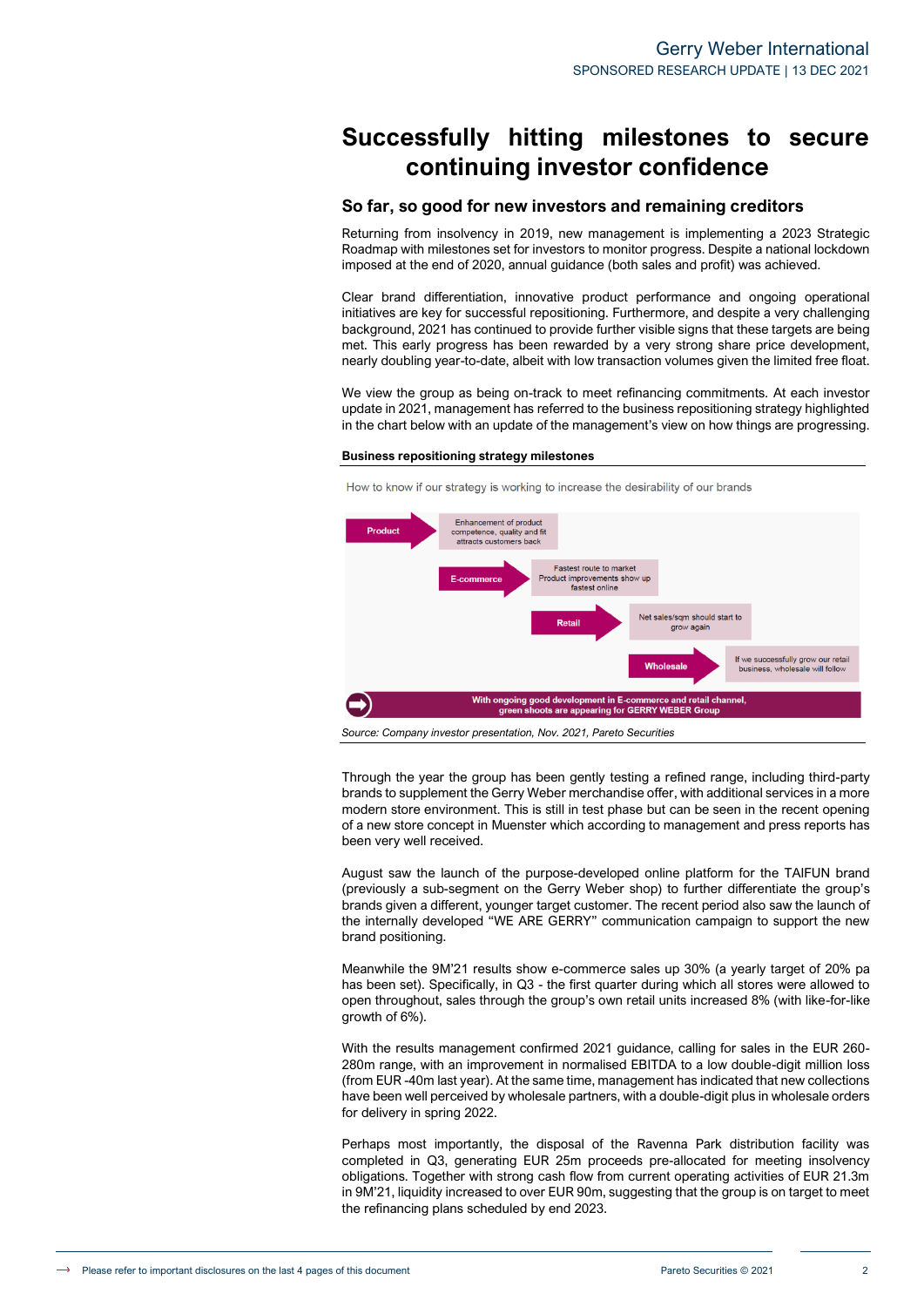#### **Successfully adapting presentation to the new retail world**

Having closed around 150 units over the past three years, the group has steadily reduced the number of company-managed House of Gerry Weber stores (to currently 290). However, Q3'21 marked a turning point with the opening of two new House of Gerry Weber stores, plus five new factory outlets (to 38).

Together with 15 monolabel units, trading as TAIFUN or SAMOON, and also controlling 222 GERRY WEBER concession units within department stores, the Retail segment directly operates 565 points of sale, covering over 91,000m² of selling space. Company data show that the group generated sales of EUR 2,237 per square metre in 2019, but this dropped to EUR 1,387 psm in the Covid-impacted 2020 year. The goal is to return to the 2019 level in 2022 and for double-digit productivity growth in the years thereafter.

#### *A new House of Gerry Weber store concept*

On 16 September the group opened a 114m² store in the Bavarian city of Rosenheim, a new market for the group. One week later, the group opened the Muenster, unit of 210m<sup>2</sup>. There had previously been an unprofitable shop in Munster which closed during the insolvency process, but this new store is in a better-positioned location. Both mark exciting developments for GWI2, but especially the latter store given that it is testing several components of the new store concept that is expected to be rolled-out from next year.

Located on Prinzipalmarkt, the new Muenster store claims a 1A site in a well frequented shopping street. It has light, but warm, almost upmarket feel with clothing presented at one level in an uncluttered layout (see photo gallery, below). It is the testbed for the group's "fitting room for friends" which has also space for a trusted companion to sit with the customer whilst trying-on different outfits.

It also is the testbed for Gerry Weber's new service counter (top right in the gallery below), around which staff can offer advice to customers (in non-Covid times, several people can be seated) and is used for the new customer feedback tool. This service counter replaces the traditional cashier bank, removing the barrier between staff and customers and during busy trading periods customers can also pay staff using tablets around the store.

The new store concept is clearly a step forward in terms of attracting custom away from online and back to the high street. The service counter incorporates both a fridge and a coffee machine, allowing customers to enjoy an expresso (or prosecco) whilst reviewing Gerry Weber merchandise with staff. It is an added service attraction that adds to the fun in live shopping for clothes.

#### **New store concept currently in test phase**

# GERRY WEBER GERRY WERER

# Successful store opening in Muenster in Q3 2021

*Source: Company investor presentation, Nov. 2021, Pareto Securities*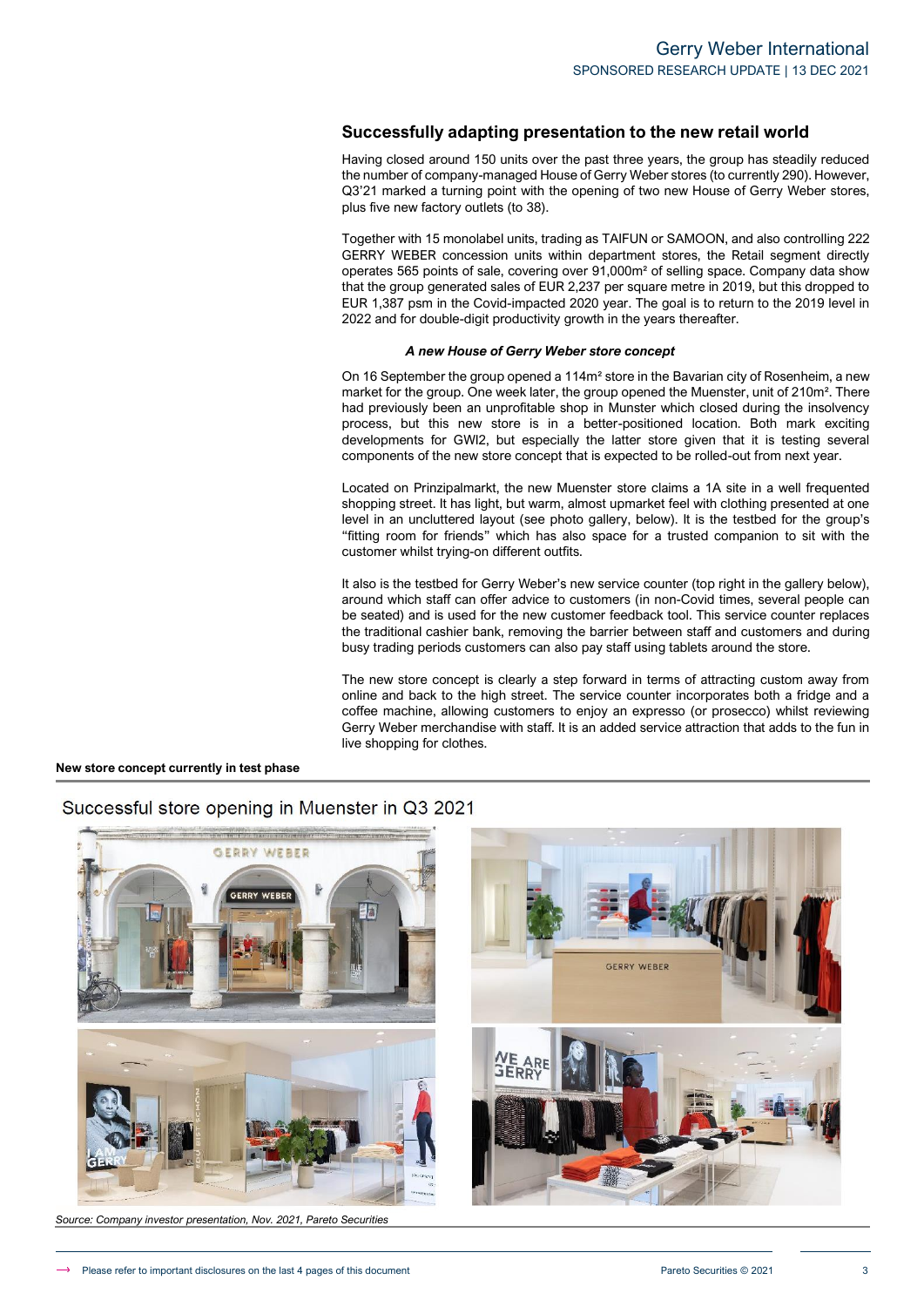#### *Increased digital and "Window Shopping 3.0"*

Most graphics in the Muenster store are digital and can be quickly changed to suit the circumstances or to promote part of the collection that might be appropriate on that day, for example if an outfit is highlighted in the press or in the customer newsletter.

On the main window of this store is a QR code which represents the "Window Shopping 3.0" concept. By scanning this QR code, a potential customer can quickly download the highlighted outfit to her smartphone without even going into the shop. She can move this to her virtual shopping cart and can easily add complimentary products. If she decides to purchase, she can have these sent to home, or can try them on instore and then buy.

We view the window QR code as a very useful tool, both in busy trading periods and outside shopping hours (or during enforced future retail lockdown). We can imagine that the group will be quickly rolling out this idea given further restrictions announced with respect to customer entry into stores.

#### *Video shopping and "Live Shopping Events"*

In October 2020, the group began an experiment with video shopping to feature the key attributes of a particular outfit with fashion influencers encouraged to promote broader parts of the range. This can be viewed akin to the HSE/QVC tv shopping channel in Europe and is a popular concept in Asia currently.

This was experiment extended during the lockdown period (December 2020 through March 2021) when the stores were closed to the public. With a designer, a model, and a person from marketing, these "Events" normally involved three people with the purpose to portray the shopping ambience that normally can only be experienced instore, by providing advice to the customer and giving styling tips, etc. The customer sees how the garments look on the live model and how they can be combined.

Although all stores have been allowed to open since the summer, the group has continued with these "Live Shopping Events." Rather than filmed in a studio, videoing takes place instore, typically for 30 minutes, on a monthly basis. Again, this brings back some of the traditional joys of shopping by adding a little bit of theatre. Customers can also communicate with the Gerry Weber host via chat, ask questions and order directly.

We believe that this concept could be extended further if the stores were forced to lockdown again. It is not just as a means for selling, but also for broader communication, for example in promoting the sustainability source of the raw materials often used, or the environmentally friendly method of production, etc.

#### *Complimentary new collaborations with third-party brands*

The Muenster store is one of eleven House of Gerry Weber units that have introduced a collaborative range of natural cosmetics from Berlin-based group Und Gretel. All products from Und Gretel comply with the BDIH "certified natural cosmetics" standards and carry the Cosmos Natural or Cosmos Organic signature certification.

Last month saw the launch of another collaboration when the group began to offer customers with an appropriate range of bodywear from lingerie brand Triumph. The latter are presented in a shop-in-shop format, currently in four House of Gerry Weber stores.

We understand that further talks are ongoing for the possible sub-leasing of retail space in House of Gerry Weber units to other partners whose product ranges compliment the group's collections. Each of these developments will serve to complement and support the Gerry Weber merchandise offer.

We view Muenster as being symbolic with the new Gerry Weber International AG. Prior to insolvency, there had been a smaller unit in the Arkaden shopping centre, trading alongside H&M, s.Olivier and Zara among other retail brands. However, the younger clientele some of these rivals are not typical Gerry Weber's customer, and the store was loss-making, given relatively low sales per square meter but high rental cost.

It is early days, but Muenster is already operating at a profit. To begin with, and despite the better location, the Prinzipalmarkt store carries a lower rent than was the case in the Arkaden shopping centre. More importantly, productivity is far higher with sales already running significantly above EUR 2,000 psm.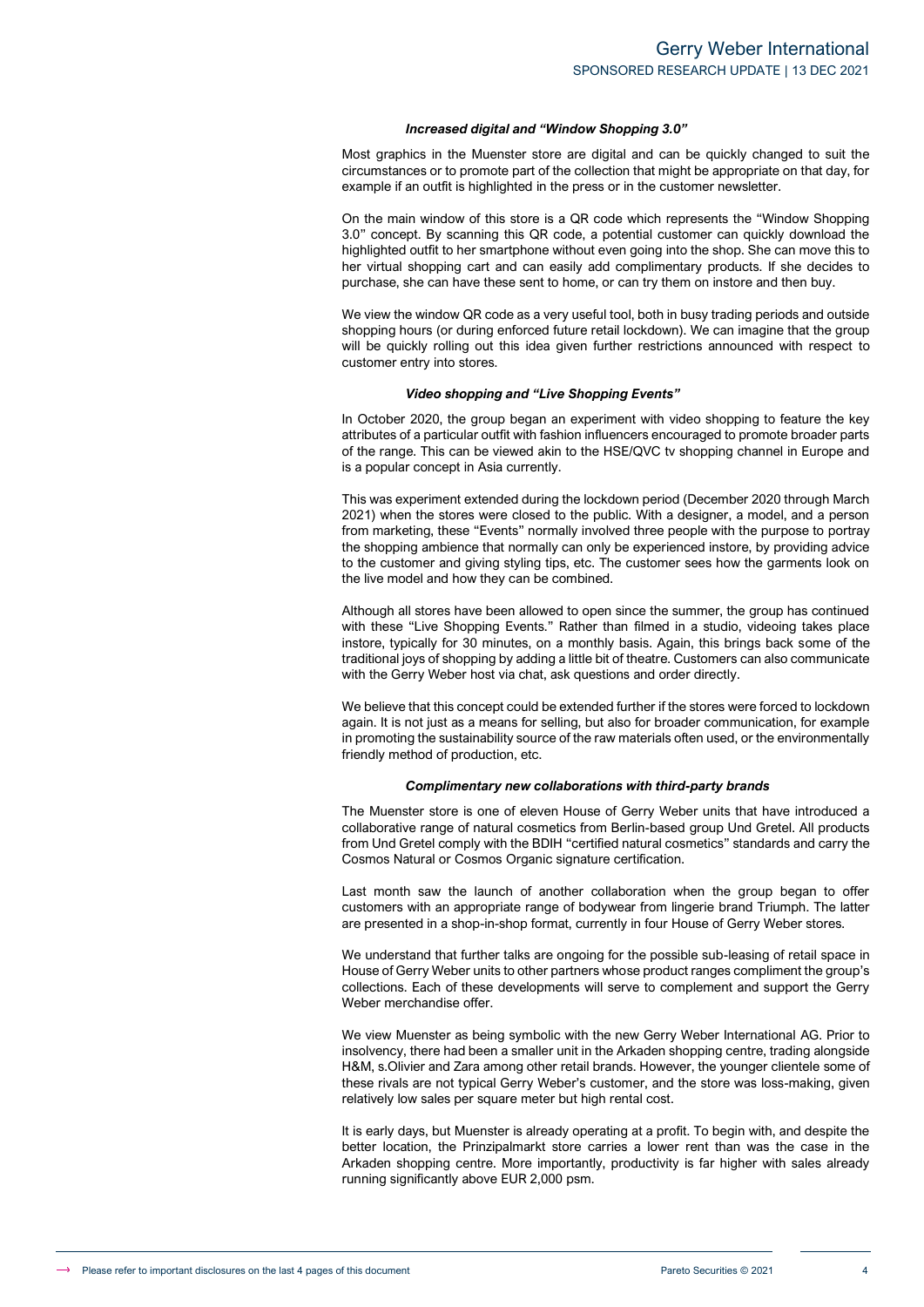#### *Ensuring a good supply of merchandise is delivered to store*

Retailers have not avoided the supply chain issues that have afflicted many other industry sectors. The Covid-19 pandemic has led to the closure of production facilities and thus to a shortage of production capacities in several of Gerry Weber's sourcing countries, including Turkey, Bangladesh, Vietnam and China, interrupting the supply of available merchandise.

Once produced, the availability of containers in which to ship garments and other articles to Europe has been limited and even when available shipping costs have been extremely high. Then once docked, there have been reports of several European ports being slow in feeding supplies to retailers given a lack of lorry drivers to transfer the merchandise away from the docks.

Slowly, the supply situation has been improving, but bottlenecks remain. In a recent survey by the German retail association, the HDE, three-quarters of the companies surveyed indicated that supply chain issues could yet impact during the key Christmas trading season. We suspect that most affected are those companies where the semi-conductor chip shortage plays a vital role, such as car dealers or consumer electronic goods. Nonetheless, the clothing sector needs to constantly monitor its supply chain and in Gerry Weber's case there is a task force that screens the current situation on a daily basis.

This will be extended into 2022, but at the same time, a new threat is emerging. Higher production costs and logistical increases are already feeding through to retailers in the form of higher input prices and this is now also being seen with clothing merchandise. Several retailers have indicated that price increases will be passed-on to the end consumer, although we suspect that this may be more difficult with the clothing retailers than in other sectors.

#### *Selling Ravenna Park in a "win-win situation"*

Serving as a group-wide hub for incoming and outgoing logistics since 2016, the Ravenna Park logistics centre was owned by Gerry Weber International AG. Under the insolvency plan, the group undertook to sell this facility by the end of 2021 and then make the sale proceeds available to the insolvency creditors.

Earlier this year Gerry Weber agreed terms with WB Logistik GmbH, a company of Christian Busch, majority shareholder of fashion company Walbusch Walter Busch GmbH & Co KG. The Walbusch Group is a family-owned company whose brands include Walbusch, Avena, Mey & Edlich and LaShoe. The disposal was completed in Q3, with cash proceeds amounting to EUR 25m.

WB Logistik GmbH has taken control of the distribution facility, including all employees. The Walbusch Group will use the logistics centre jointly with Gerry Weber. In our view, this deal appears a good solution to all concerned. Not only does this secure the jobs of 147 employed, but in retaining their expertise, the private company can now service Gerry Weber from a Ravenna park – a facility purpose built for the logistics of the quoted group. Walbusch plans further investments at this site.

#### **Quick review of Q3/9M'21 financial developments**

Although Covid-19 restrictions continued to dampen the top line, Gerry Weber International was successful in improving profitability in 9M'21 with normalized EBITDA at EUR -4.0m from EUR -14.8m. Management was able to confirm annual guidance calling for group revenue in the EUR 260m-280m corridor and normalized EBITDA improving to a negative low double-digit million figure (from EUR -40.8m).

#### *Signs of slow consumer recovery despite impact of low store footfall*

Although all stores were again open during Q3'21, the quarter continued to be affected by social restrictions arising from the pandemic: footfall is improving but remains clearly below pre-pandemic levels. Sales eased 3% to EUR 83.9m (missing PAS EUR 102mE), bringing 9M'21 revenues to EUR 191.5m a cumulative decline of 16% (from EUR 227.1m).

We were pleased to read that the positive momentum with the online business has continued, even after physical stores reopened, with Q3 e-commerce up 15% at EUR 9.7m and bringing the year-to-date total to EUR 30.5m (+30%). It means that online revenues accounted for 15.9% (from 10.3%) of nine-month's group sales.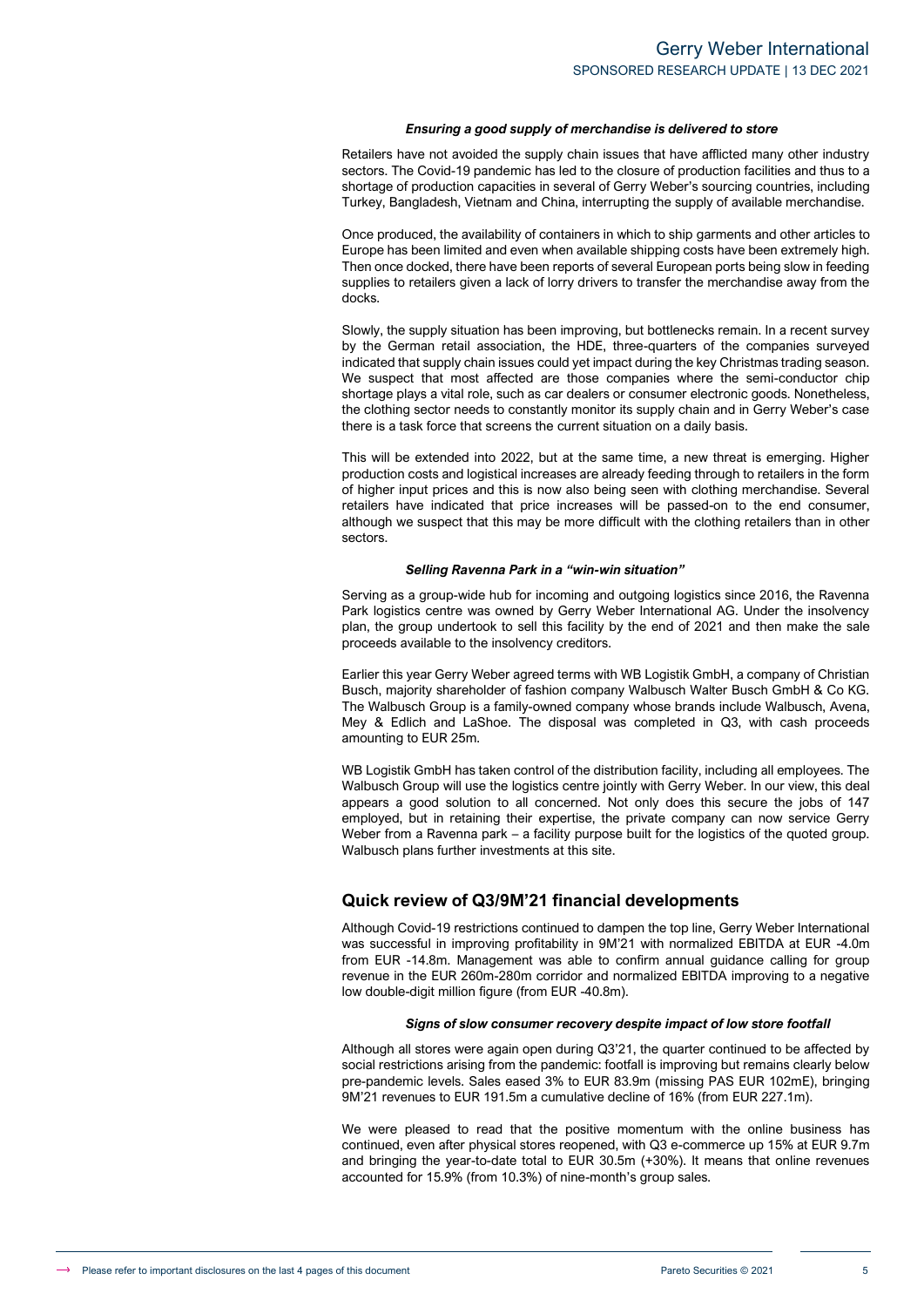By channel, own retail sales increased 8% in Q3 to EUR 52.3m, including 23% jump in online revenues to EUR 8.1m (accounting for 16% of the segment total). Cumulative sales from segment Retail eased by 8% to EUR 113.2m after 9M'21. Wholesale revenues dropped 17% in Q3 to EUR 31.6m, (9M'21 -25%) reflecting a reluctance from the trade to order fresh merchandise at a time during lockdown when there was broader uncertainty in the traditional retail trade with high-street footfall still significantly below pre-pandemic levels.

Broadly stable domestic sales (EUR 46.0m) in Q3 were unable to compensate for the 6% decline in international revenues (EUR 37.9m). Cumulative 9M sales in Germany were thus down 20% at EUR 99.7m with international revenue down 10% at EUR 91.8m. Within the latter only Russia / CIS recorded a noticeable improvement, following a strategic repositioning last year.



#### *Good cost control almost compensates for the lower gross profit*

Q3 reported EBITDA eased to EUR 14.0m from EUR 16.6m (PAS EUR 15.7mE). Adjusting for IFRS 16 lease accounting, "normalised EBITDA" was EUR 6.3m from EUR 8.0m indicating that Q3 adjusted margin fell to 7.5% (9.3%). That means that normalised EBITDA has improved by over EUR 10m in the nine-months period to EUR -4.0m (vs. EUR -14.8m) for a negative margin of -2.1% (-6.5%).

A 140bp deterioration in the Q3'21 gross margin to 62.5% was almost compensated by continued cost control with personnel expenses (-8%) and other operating costs (+1%). After EUR 10.2m D&A (EUR 11.4m) EBIT was EUR 3.8m (EUR 5.1m) and Q3 net income EUR -0.2m (vs. EUR 2.0m profit).

#### **EBITDA bridge after nine-months 2021**



*Source: Q3'21 investor presentation, November 2021*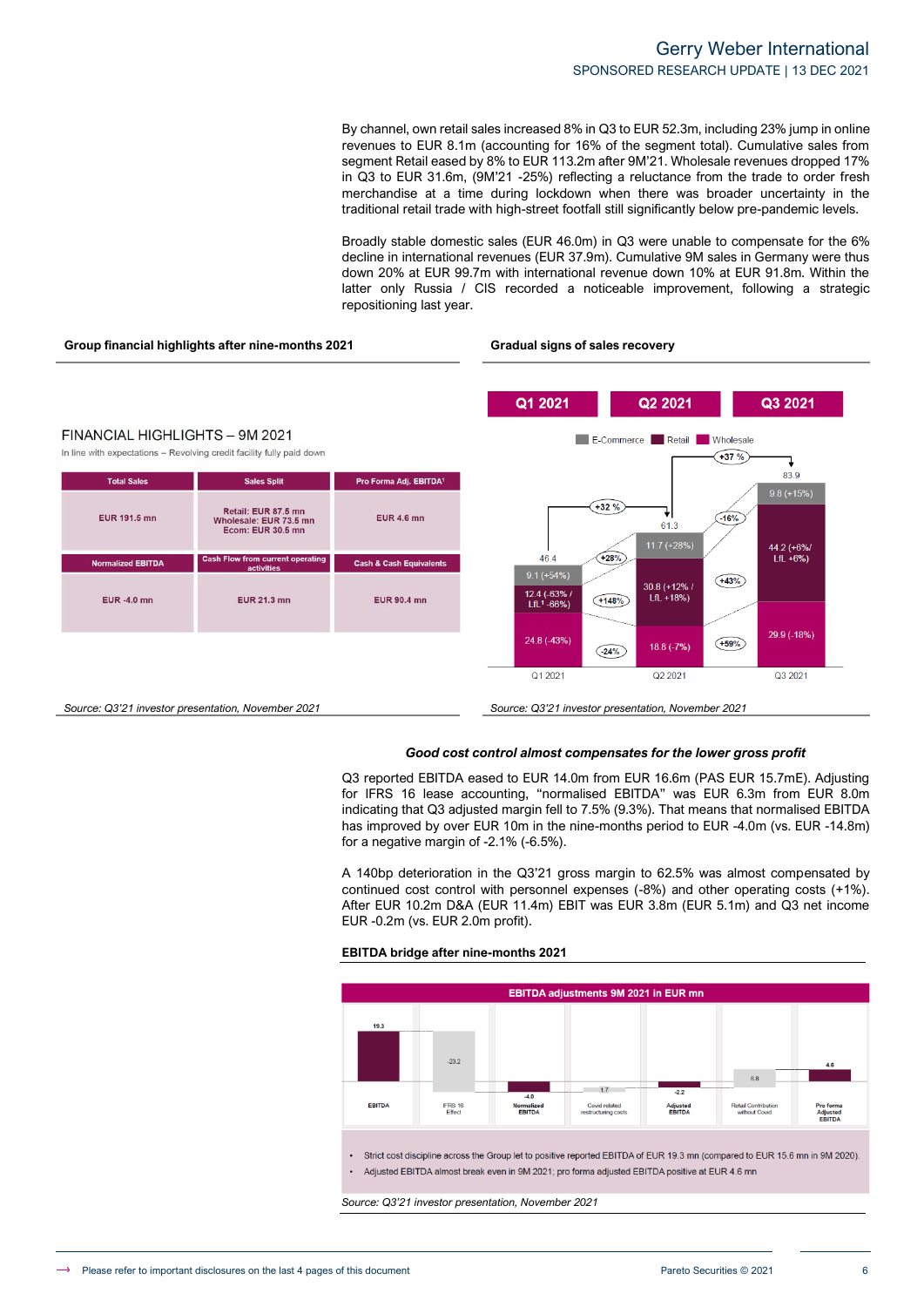Across the nine-months period, a reduced need for marking-down of inventory meant that 9M'21 gross margin rose 220bp to 62.5%. The adoption of short-term working ("Kurzarbeit") in Q1'21 meant that personnel expenses were cut 31% in 9M'21 whilst other operating costs were 7% lower. EBIT was EUR -24.3m (vs. EUR-32.3m in 9M'20) and a similar development was recorded with net income given minimal tax payments in both periods.

A great deal of uncertainty arises from the rising incidence rate of Covid-19 and there still may be tougher retail restrictions imposed for the important Christmas trading period. Indeed, in Austria and the Netherlands, two important markets for Gerry Weber, lockdowns and shortened opening hours currently prevail in the retail trade.

Nonetheless, management has confirmed annual guidance calling for sales in the EUR 260m-280m range with normalised EBITDA in the low double digit million loss.

#### *Improving cash flows allows repayment of the revolving credit facility*

Following EUR 21.3m positive operating cash flow in 9M'21 (a EUR 10m yoy improvement), September cash resources increased by EUR 5.1m to EUR 90.4m. Cash flow from investing activities was also positive a (EUR 22.7m vs EUR -2.4m) given the EUR 25m proceeds from the sale of Ravenna Park distribution facility to the major shareholder of Walbusch Walter Busch GmbH & Co KG. The entire disposal proceeds have been pledged as partial payment to the insolvency creditors of Gerry Weber International AG.

Total assets per September 2021 stood at EUR 399m (Dec. 2020 EUR 433m). This included EUR 182m current assets with EUR 53m inventory, EUR 16m trade receivables, EUR 22m other short-term assets plus the EUR 90m cash resources. Non-current assets amounted to EUR 217m of which EUR 159m relates to rights-of-use assets, EUR 41m PPE and EUR 11m of intangibles.

Equity has declined from EUR 56.1m last December to EUR 32.2m per September. Noncurrent liabilities of EUR 238m mainly relate to IFRS 16 rental and lease agreements of EUR 135m, long-term loans of EUR 36m, non-current liabilities resulting from the insolvency of EUR 59m and EUR 8m other provisions.

Current liabilities of EUR 129m include EUR 32m financial liabilities after the revolving credit facility of EUR 17.5m was repaid. Current insolvency liabilities amounted to EUR 31m and there are EUR 29m short-term liabilities from rights-of-use. Other current liabilities amounted to EUR 24m and includes some government stop-gap aid (Überbrueckungshilfe III) of EUR 12m which may not have to be repaid.

#### **Updating the Pareto financial model**

Although there was a slight miss to our Q3 estimates, we were pleased to hear management confirm 2021 guidance as outlined first in March. The period subsequently has been undermined by phases of poor consumer sentiment both in Germany and abroad, as well as supply chain issues across many industries, particularly those securing inputs from the Far East.

Confirmed guidance is thus viewed this as a pretty impressive accomplishment and would be seen in the light as continuing to hit milestones set by management. During the 9M'21 conference call and subsequently during a presentation to institutional investors at the German Equity Capital Forum (EKF), management have expressed confidence in hitting the EUR 260m-280m sales target for 2021.

Our sales estimate lies near the bottom end of that guidance range, but even this requires a 38% yoy jump for Q4'21E. However, it should be noted that the quarter does compare to a weak period last year, with lockdown in Germany from 16 December and at a time when the group's online presence was still relatively undeveloped.

Given the progress to date, we feel comfortable in maintaining our EUR -15m forecast for normalised EBITDA (vs. guidance of "low double digit million loss"). After 9M'21 there was already a EUR 10m yoy improvement (to EUR -4.0m) and we do not anticipate a significant loss in Q4.

#### *Segmental sales forecasts: Q4 and 2021E*

For the Wholesale segment, the fourth quarter is the least important. Most retail partners would normally receive autumn / winter merchandise during Q3 and October, with November and December more used to topping-up delivery of items flagged as "never-outof-stock."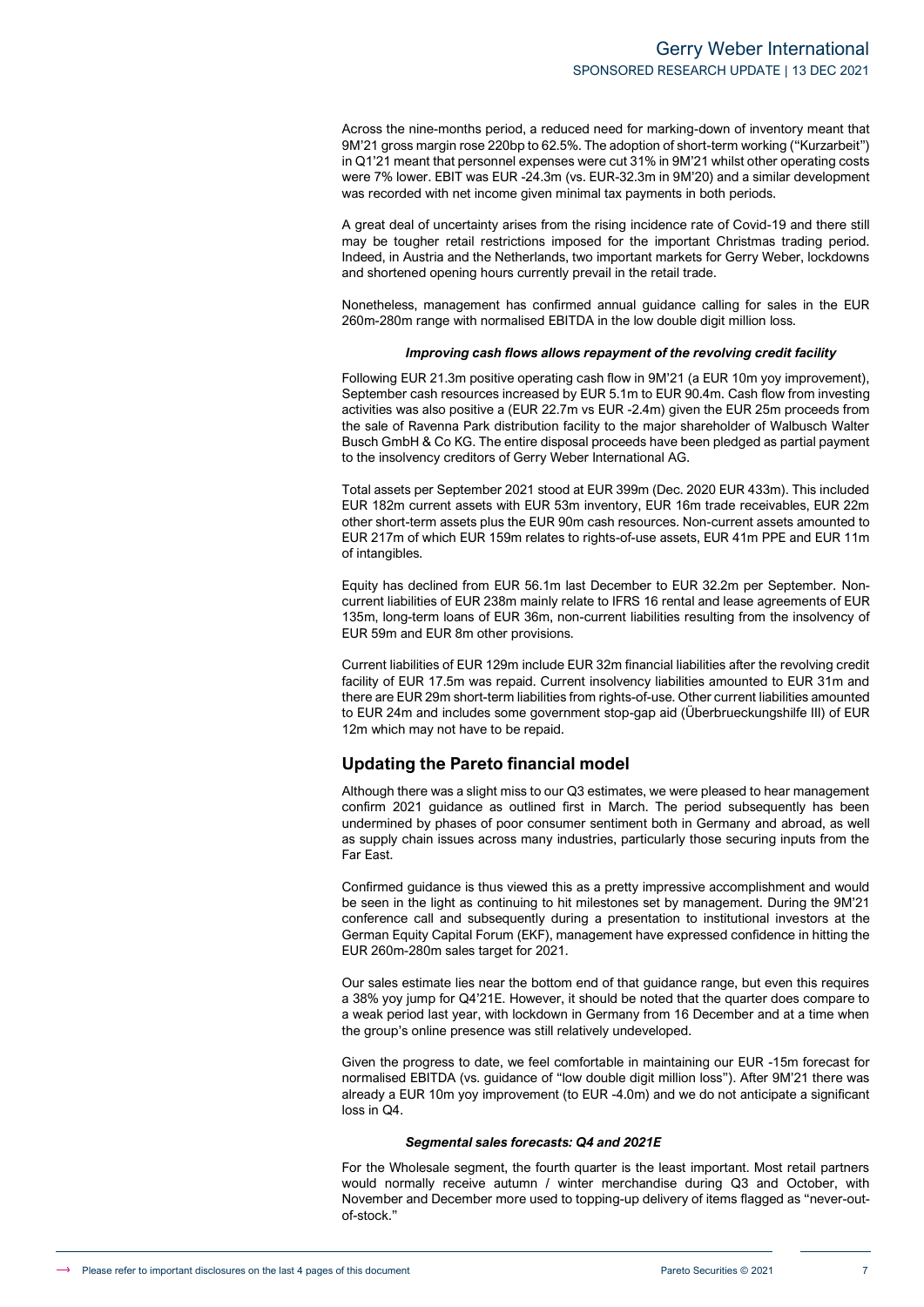With current "2G" restrictions on store access in Germany (only with vaccination, or certified recovery), we do not anticipate too much top-up orders this season, although the shift from five to four delivery seasons will likely benefit Q4 Wholesale at the expense of Q3. We model EUR 18m revenues for the segment for Q4'21 which would be 22% yoy increase. It would mean EUR 96.4m (-19%) annual revenue for Wholesale in 2021E.

By contrast, Q4 would normally be the busiest quarter for the Retail segment given both the importance of Christmas trading for apparel retailers and the generally higher price points on winter and party merchandise compared to summer clothing. In our model, we forecast EUR 52m revenues for the Retail segment for Q4'21 which would be 44% yoy jump. It would mean EUR 166m (+4%) annual revenue for the segment in 2021E.

The above mentioned "2G" retail restrictions in Germany are of course a concern since, for the important December month, 20% of the adult population (the non-vaccinated) are not allowed entrance to non-essential shops, including fashion. However, we point out that in the comparative quarter, the shops were closed to everybody from 16 December 2020 – for two of the busiest weeks of the year.

#### *Margin and costs assumptions: Q4 and 2021E*

We model 58.5% gross margin in Q4'21, nearly 400bp below the 9M'21 level of 62.5%, given the high level of inventory within the trade and the need to shift stock. We also factor-in higher logistical expense to bring the merchandise to Europe with supply issues from Asia.

| Pareto model: Q4'21E and 2021-2023E group forecasts including revenue growth by segment |  |
|-----------------------------------------------------------------------------------------|--|
|                                                                                         |  |

| <b>EUR</b> m                    | Q4'20                   | Q4'21E   | $%$ yoy | 2020     | 2021E    | $%$ yoy | 2022E    | % yoy  | 2023E    | $%$ vov |
|---------------------------------|-------------------------|----------|---------|----------|----------|---------|----------|--------|----------|---------|
| <b>Revenues</b>                 | 51.1                    | 70.4     | 38%     | 278.2    | 262.0    | $-6%$   | 360.0    | 37%    | 425.6    | 18%     |
| By segment                      |                         |          |         |          |          |         |          |        |          |         |
| <b>GW Wholesale</b>             | 15                      | 18       | 22%     | 119      | 96       | $-19%$  | 128      | 33%    | 147      | 15%     |
| <b>GW Retail</b>                | 36                      | 52       | 44%     | 159      | 166      | 4%      | 232      | 40%    | 278      | 20%     |
| of which: Online                | $\overline{\mathbf{4}}$ | 6        | 49%     | 27       | 36       | 33%     | 49       | 34%    | 61       | 24%     |
| By brand                        |                         |          |         |          |          |         |          |        |          |         |
| <b>GERRY WEBER</b>              | 37                      | 51       | 36%     | 198      | 188      | $-5%$   | 257      | 37%    | 304      | 18%     |
| <b>TAIFUN</b>                   | 10                      | 15       | 45%     | 60       | 55       | $-8%$   | 76       | 39%    | 90       | 18%     |
| SAMOON                          | 4                       | 5        | 31%     | 20       | 19       | $-5%$   | 26       | 37%    | 31       | 18%     |
| <b>Gross profit</b>             | 19.1                    | 41.2     | 116%    | 156.1    | 160.9    | 3%      | 212.4    | 32%    | 253.2    | 19%     |
| Gross profit margin (%)         | 37.4%                   | 58.5%    |         | 56.1%    | 61.4%    |         | 59.0%    |        | 59.5%    |         |
| Personnel expenses              | $-14.7$                 | $-19.2$  | 31%     | $-85.6$  | $-68.1$  | $-20%$  | $-89.1$  | 31%    | $-95.8$  | 7%      |
| Expense ratio (%)               | $-28.7%$                | $-27.3%$ |         | $-30.8%$ | $-26.0%$ |         | $-24.8%$ |        | $-22.5%$ |         |
| Other oprating expenses         | $-27.0$                 | $-28.2$  | 4%      | $-86.0$  | $-83.2$  | $-3%$   | $-84.6$  | 2%     | $-93.6$  | 11%     |
| Expense ratio (%)               | $-52.9%$                | $-40.0%$ |         | $-30.9%$ | $-31.8%$ |         | $-23.5%$ |        | $-22.0%$ |         |
| Other oprating income           | 4.6                     | 3.6      | $-23%$  | 13.3     | 7.5      | $-44%$  | 6.0      | $-20%$ | 8.0      | 33%     |
| Other items                     | $-0.1$                  | $-0.1$   | 16%     | $-0.4$   | $-0.7$   | 63%     | $-0.5$   | $-23%$ | $-0.5$   | 0%      |
| <b>EBITDA</b>                   | $-18.1$                 | $-2.8$   | n.a     | $-2.5$   | 16.5     | n.a     | 44.2     | 168%   | 71.3     | 61%     |
| EBITDA margin (%)<br>By segment | $-35.4%$                | $-3.9%$  |         | $-0.9%$  | 6.3%     |         | 12.3%    |        | 16.8%    |         |
| <b>GW Wholesale</b>             | $-6$                    | 1        |         | $-1$     | 9        |         | 20       |        | 26       |         |
| <b>GW Retail</b>                | $-13$                   | $-3$     |         | $-3$     | 8        |         | 24       |        | 45       |         |
| IRFS 16 adjustments             | 7.9                     | 8.3      |         | 38.3     | 31.5     |         | 30.5     |        | 30.0     |         |
| <b>Normalised EBITDA</b>        | $-26.0$                 | $-11.0$  |         | $-40.8$  | $-15.0$  |         | 13.7     |        | 41.3     | 202%    |
| Norm. EBITDA margin (%)         | $-50.9%$                | $-15.7%$ |         | $-14.7%$ | $-5.7%$  |         | 3.8%     |        | 9.7%     |         |
| <b>EBIT</b>                     | $-29.5$                 | $-14.4$  |         | $-51.7$  | $-27.0$  |         | 0.2      |        | 26.3     |         |
| Net financing                   | $-4.2$                  | $-5.3$   |         | $-14.3$  | $-17.0$  |         | $-14.5$  |        | $-13.0$  |         |
| <b>Pretax profit</b>            | $-33.7$                 | $-19.7$  |         | $-66.0$  | $-44.0$  |         | $-14.3$  |        | 13.3     |         |
| Tax                             | 0.4                     | 1.4      |         | 0.5      | 1.4      |         | 0.7      |        | $-2.0$   |         |
| Minority interests              | 0.0                     | 0.0      |         | 0.0      | 0.0      |         | 0.0      |        | 0.0      |         |
| Net income attributable         | $-33.3$                 | $-18.2$  |         | $-65.5$  | $-42.6$  |         | $-13.6$  |        | 11.3     |         |
| EPS (EUR)                       | $-31.74$                | $-14.94$ |         | $-58.12$ | $-34.91$ |         | $-11.13$ |        | 9.29     |         |

*Source: Pareto Securities*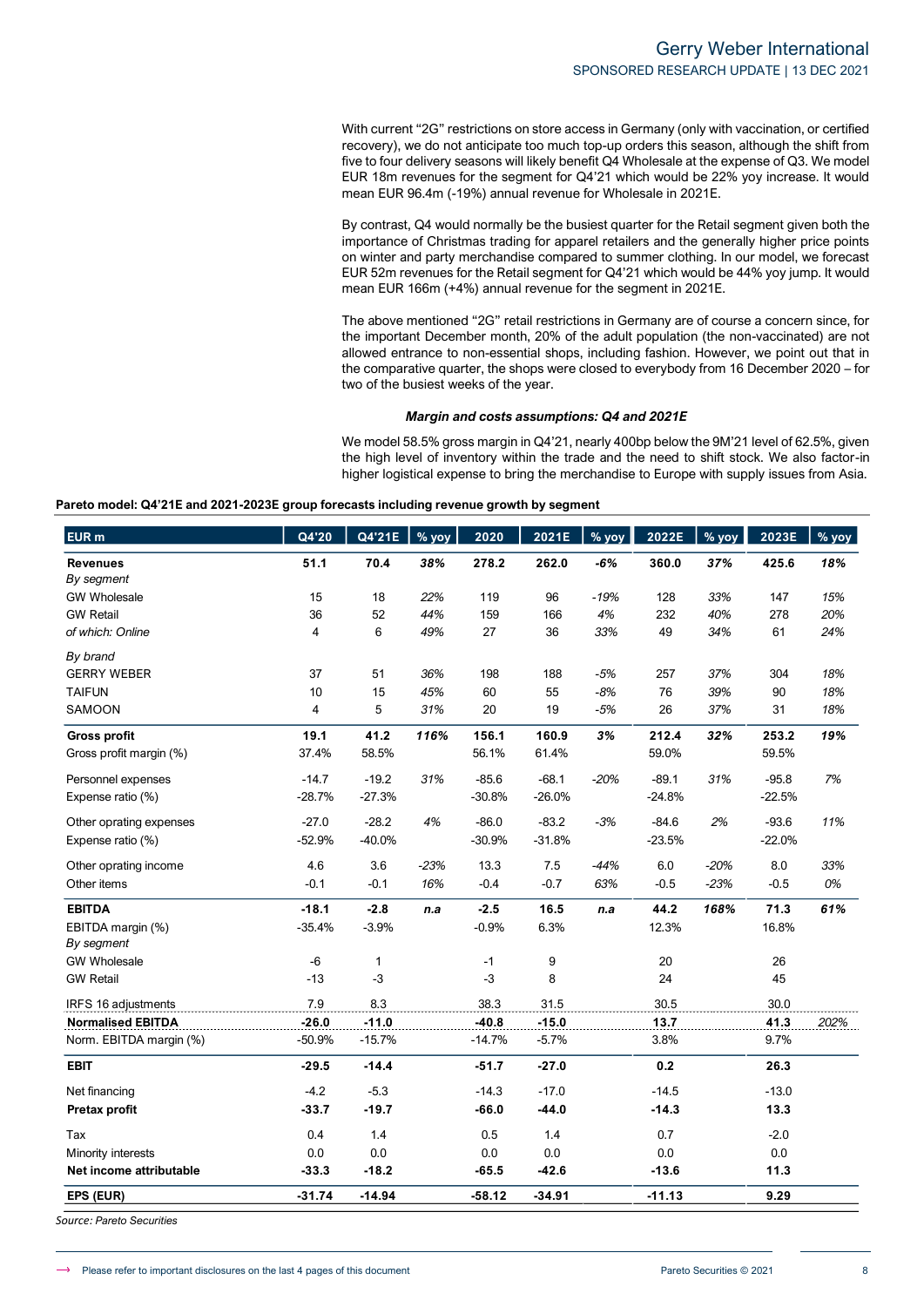We model EUR 19.2m (+31%) personnel expenses and EUR 28.2m (+4%) other operating expenses for Q4'21E. The comparatives are shown in the table above, but today's circumstances (lockdown period, hygiene regulation, etc) are quite different to Q4'20. In the current quarter, our estimates represent 27.3% and 40.0% ratio-to-sales respectively for these two cost items.

These assumptions result in an EBITDA loss of EUR -2.8m, much improved on the EUR - 18.1m loss in Q4'20. We would normally anticipate a profit to be generated in the final quarter, but the additional costs (store hygiene measures, additional logistical expenses, etc) together with a still sub-normal sales base all serve to depress the result.

It means that we confirm our previous EBITDA forecast of EUR 16.5m for 2021E. In assessing the underlying operating profitability, management targets "normalised EBITDA" (before the effects of lease accounting to IFRS 16) as a performance indicator. Since March guidance has called for a low double-digit sum and after deducting EUR 31.5m IFRS 16 items, we forecast EUR -15m normalised EBITDA, in line with repeated guidance.

Deducting the full EUR 43.5m P&L charge for depreciation & amortisation, we model an EBIT loss of EUR -27m for 2021E, much improved over the EUR -52m loss in 2020. After EUR -17m net financial expenses, pretax would-be EUR -44m (EUR -66m) and with a minor tax credit, net income of EUR -42.6m is forecast.

#### *Initial guidance for 2022 supports model upgrades*

Fresh with the nine-months results, management introduced first guidance for 2022, calling for sales to be in the EUR 360m–EUR 390m range and for a normalised EBITDA profit in the low double-digit range. Both of these are a touch higher than our previous estimates.

Given the proven track record of delivering to challenging targets, we see guidance as being achievable and have modified our forecasts slightly, despite a lack of visibility as to what the background to demand might be with respect to future restriction on shop openings and how the supply chain may develop. It means that we raise sales estimates by 3%/4% for 2022 and 2023 and increasing EBITDA / normalised EBITDA by EUR 4m/5m in both years.

|               |          | 2021E      |      |          | 2022E      |      |       | 2023E      |      |  |
|---------------|----------|------------|------|----------|------------|------|-------|------------|------|--|
|               | Old      | <b>New</b> | Chg. | Old      | <b>New</b> | Chg. | Old   | <b>New</b> | Chg. |  |
| Revenues      | 270.3    | 262.0      | -3%  | 349.2    | 360.0      | 3%   | 410.1 | 425.6      | 4%   |  |
| <b>EBITDA</b> | 16.5     | 16.5       | 0%   | 40.4     | 44.2       | 9%   | 65.9  | 71.3       | 8%   |  |
| Norm. EBITDA  | $-15.0$  | $-15.0$    | 0%   | 9.4      | 13.7       | 46%  | 36.0  | 41.3       | 15%  |  |
| <b>EBIT</b>   | $-28.5$  | $-27.0$    | 5%   | $-4.6$   | 0.2        | n.a  | 20.9  | 26.3       | 26%  |  |
| Pretax        | $-44.0$  | $-44.0$    | 0%   | $-16.1$  | $-14.3$    | 11%  | 10.9  | 13.3       | 22%  |  |
| Net result    | $-42.5$  | $-42.6$    | 0%   | $-15.3$  | $-13.6$    | 11%  | 9.3   | 11.3       | 22%  |  |
| <b>EPS</b>    | $-34.86$ | $-34.91$   | 0%   | $-12.52$ | $-11.13$   | 11%  | 7.62  | 9.29       | 22%  |  |

#### **Changes to Pareto estimates: 2021-2023E**

#### **Sticking to the Gerry Weber 2023 Strategic Roadmap**

The insolvency proceedings with debtor-in-possession had been concluded by the court at the end of 2019 and the new GWI2 started 2020 implementing the strategic initiatives agreed with new investors. From March 2020 however, group operations were heavily influenced by restrictions around Europe imposed on businesses and consumers to combat the spread of the coronavirus pandemic.

Ten strategic initiatives that had been defined in 2019 as part of the review of operations and refinancing by the new investors were refined in October 2020 to take account the new corona-affected environment. The results are presented as a "Gerry Weber 2023 Strategic Roadmap" with short and medium-term targets established for investors to monitor performance.

The goal is to manage GWI2 in a progressive manner enabling the repayment of creditors by end 2023, but to be clearly in a strong position to grow on a profitable basis thereafter. In pursuing the Strategic Roadmap management target to be in a position to repay debt, with EUR 32m scheduled for the current year and EUR 87m scheduled for end 2023 (below right).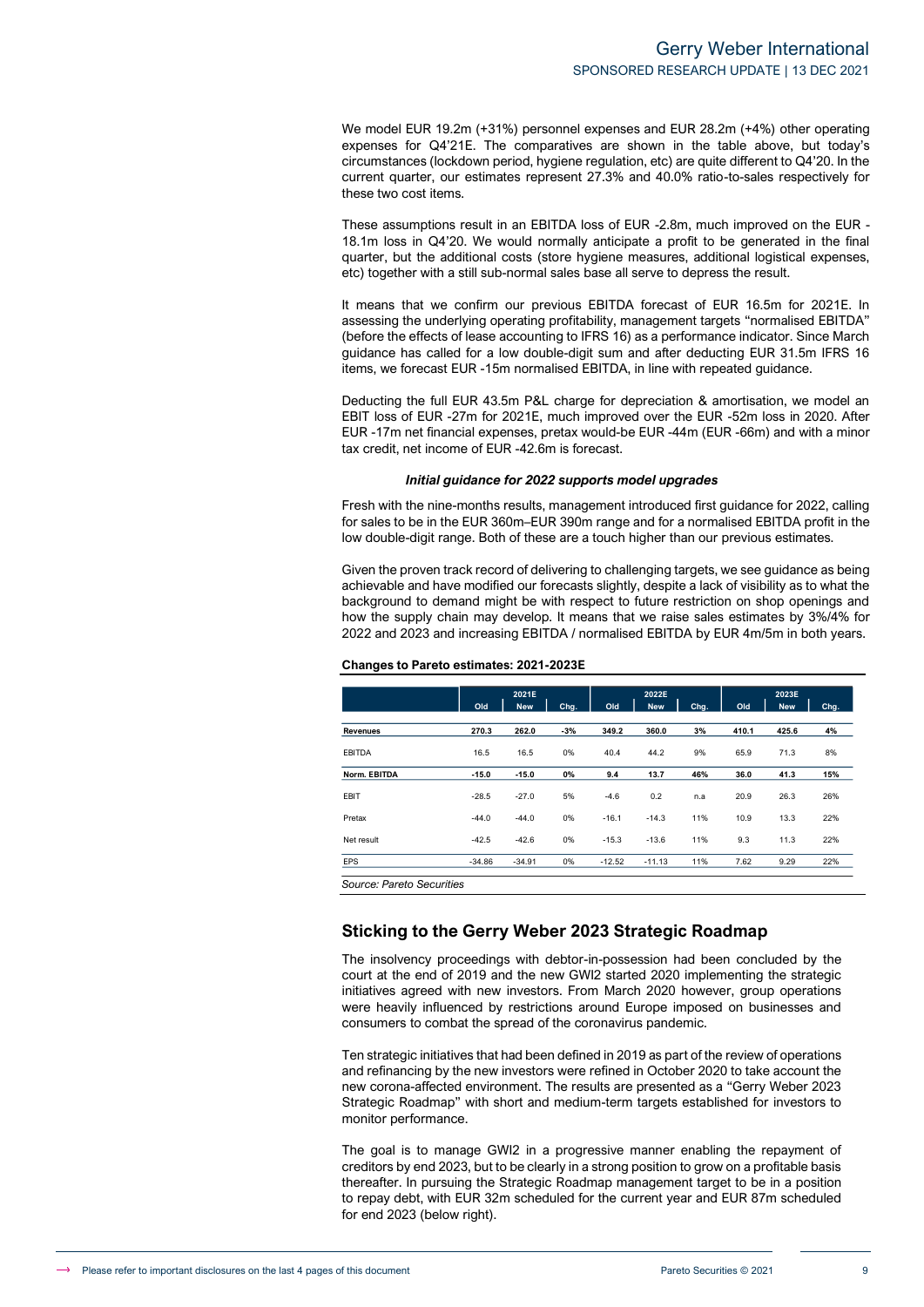To help better explain the debt structure, management provide a useful Waterfall Capital Structure slide which we reproduce below (left). Thus, within EUR 90m cash equivalents per September 30, some EUR 41m was held in escrow accounts and thus restricted for use in servicing insolvency liabilities.

Within EUR 54.8m of senior debt, a total of EUR 7.2m were insolvency liabilities. Within EUR 34.8m of unsecured debt, most related to insolvency liabilities. Of the EUR 36.7m net financial debt per 30 Sept, a balance of EUR 0.8m was secured by escrow accounts.

#### **Current capital debt structure debt in the profile of the Debt repayment profile**

| <b>Debt waterfall</b>                       |                                                                                     |                             |                                     |                            |                              |  |  |  |  |  |
|---------------------------------------------|-------------------------------------------------------------------------------------|-----------------------------|-------------------------------------|----------------------------|------------------------------|--|--|--|--|--|
|                                             |                                                                                     | <b>Secured by</b><br>escrow | Founded by liquidity of the company |                            |                              |  |  |  |  |  |
|                                             | Net Debt in FUR mn<br>Sep 2021<br>accouts/<br>liquidation of<br><b>Ravenna Park</b> |                             | <b>Total</b>                        | Thereof non-<br>contingent | <b>Thereof</b><br>contingent |  |  |  |  |  |
| Cash <sup>1</sup>                           | $-90.4$                                                                             | $-41.1$                     | $-49.2$                             | $-49.2$                    |                              |  |  |  |  |  |
| Revolving Credit Facility <sup>2</sup>      | 0.7                                                                                 |                             | 0.7                                 | 0.7                        |                              |  |  |  |  |  |
| Principal Term Loans <sup>3</sup>           | 36,7                                                                                | ٠                           | 36.7                                | 35,7                       | 1,0                          |  |  |  |  |  |
| <b>Net Senior Debt</b>                      | $-53.0$                                                                             | $-41.1$                     | $-11.8$                             | $-12.8$                    | 1.0                          |  |  |  |  |  |
| <b>Straight Bonds</b>                       | 34.5                                                                                | ٠                           | 34.5                                | 25,4                       | 9,1                          |  |  |  |  |  |
| <b>Convertible Bonds</b>                    | 1,9                                                                                 | $\overline{\phantom{a}}$    | 1.9                                 | 1,2                        | 0,7                          |  |  |  |  |  |
| Insolvency Cash Quota <sup>4</sup>          | 7.0                                                                                 | 7.0                         | ÷                                   | ٠                          | ٠                            |  |  |  |  |  |
| <b>GWR Quota<sup>4</sup></b>                | 1,7                                                                                 | 0.2                         | 1.5                                 | 1,5                        |                              |  |  |  |  |  |
| <b>Excess Liquidity Quota<sup>4</sup></b>   | 9.7                                                                                 | ÷,                          | 9.7                                 | ÷,                         | 9.7                          |  |  |  |  |  |
| Net Unsecured Debt                          | 1.8                                                                                 | $-33.9$                     | 35.8                                | 15,4                       | 20.4                         |  |  |  |  |  |
| <b>Additional quota</b>                     | 30.1                                                                                | 30.1                        | ٠                                   | ٠                          |                              |  |  |  |  |  |
| <b>Provisions and</b><br><b>Adjustments</b> | 4,7                                                                                 | 4,6                         | 0.1                                 | 0.1                        |                              |  |  |  |  |  |
| <b>Net Debt</b>                             | 36,7                                                                                | 0.8                         | 35.9                                | 15,5                       | 20,4                         |  |  |  |  |  |
| <b>Allocation of EUSt Risk</b><br>to PLUTA  |                                                                                     | $-4,1$                      |                                     |                            |                              |  |  |  |  |  |
| <b>Net Debt corrected</b>                   |                                                                                     | $-3,3$                      |                                     |                            |                              |  |  |  |  |  |



*Source: Q3'21 investor presentation, November 2021 Source: Q3'21 investor presentation, November 2021*

The above (right slide) flags the timing schedule of debt repayment, with EUR 26.1m repayment of debt scheduled across the remainder of the year. With Ravenna Park proceeds of EUR 25m being paid to creditors according to the insolvency plan, net financial debt should be broadly reduced by that amount per the December balance sheet. At the same time the assets will also be reduced by the selling of Ravenna Park and thus the size of the balance sheet will shrink by a similar amount. That means that another milestone in the CFO Agenda would have been met by the end of the year end.

Therefore, just as important as the P&L forecasts, we believe it useful to show our cash flow assumptions for the next few years, given the demanding debt repayment schedule laid down by the 2023 Strategic Roadmap. This is reproduced below for the period and, again, we view the management as being fully on track with these plans.

#### **Cash flow forecasts through 2023**

| EUR <sub>m</sub>                                     | 9M'20   | 9M'21   | 2020    | 2021E   | 2022E   | 2023E   |
|------------------------------------------------------|---------|---------|---------|---------|---------|---------|
| CF Operating activities                              | 11.0    | 21.3    | 9.2     | 29.2    | 19.2    | 42.8    |
| CF Investing activities                              | $-2.4$  | 22.7    | $-4.7$  | 19.0    | $-9.0$  | $-12.0$ |
| <b>Free Cash Flow</b>                                | 8.6     | 44.0    | 4.6     | 48.2    | 10.2    | 30.8    |
| CF Financing activities                              | $-60.1$ | $-21.7$ | $-62.8$ | $-52.4$ | $-23.0$ | $-78.0$ |
| Exchange / other                                     | $-1.1$  | 0.3     | $-0.9$  | 0.0     | 0.0     | 0.0     |
| Net change liquidity                                 | $-52.6$ | 22.6    | $-59.2$ | $-4.3$  | $-12.8$ | $-47.2$ |
| Cash at period start                                 | 126.9   | 67.7    | 126.9   | 67.7    | 63.5    | 50.7    |
| Cash at period end                                   | 74.3    | 90.4    | 67.7    | 63.5    | 50.7    | 3.5     |
|                                                      |         |         |         |         |         |         |
| Financial debt                                       | 122.0   | 127.1   | 140.9   | 101.0   | 99.0    | 40.0    |
| Right-of-use liabilities                             | 185.6   | 163.6   | 181.4   | 138.6   | 138.6   | 138.6   |
| Net debt. at period end<br>Source: Pareto Securities | 233.4   | 200.3   | 237.1   | 176.1   | 186.9   | 175.1   |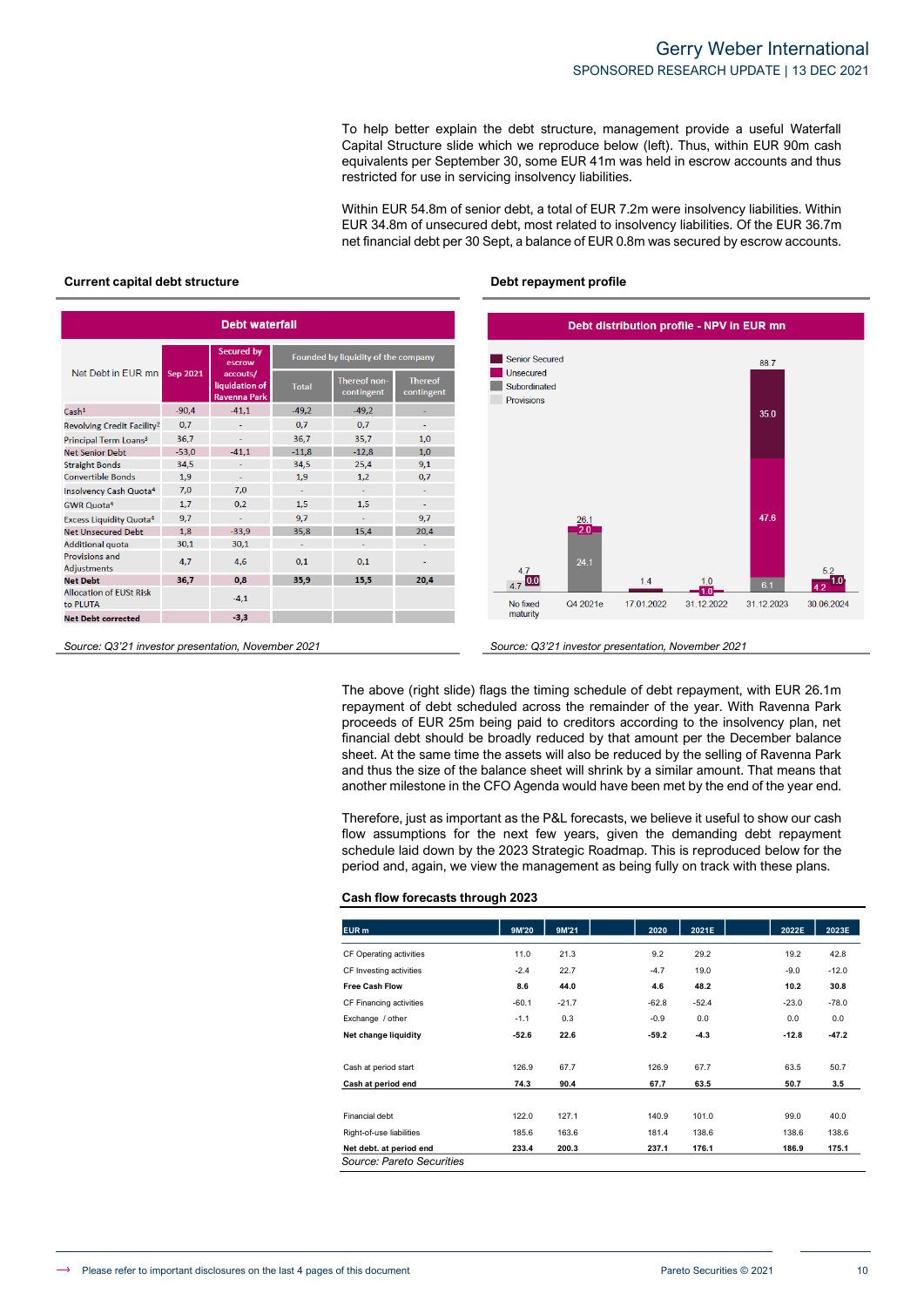#### **Valuation remains difficult to assess**

We find it very difficult to establish a fair price for shares in Gerry Weber International AG. A peer company valuation points to a much higher level, albeit there is greater risk with an investment in GWI2. The DCF would also point to a valuation far in excess of the current level in our view, particularly if we factor-in a target EBIT margin above (currently assumed) 10%, albeit there are good reasons for new investors focussing on short-term issues rather than value that might accrue over a DCF timespan.

Despite a very challenging background, 2021 has continued to provide investors with further visible signs that the 2023 Strategic Roadmap targets are being met. Clear brand differentiation, innovative product performance and ongoing operational initiatives are key for successful repositioning. This progress and maintained guidance has been rewarded by a very strong share price development, nearly doubling year-to-date, albeit with low transaction volumes given the limited free float.

**Strong share price performance**



We view the group as being on-track to meet refinancing commitments and believe that GWI2 management is doing a good job at adapting to the new norm. Based on the DCF scenario presented below we view EUR 45 as fair value, some 12% above last Friday's closing price. Based on the peer company multiples below we view EUR 59 as fair value, some 51% above last night's closing price.

Our new target price of EUR 52 gives equal weighting to these two valuation measures. We thus continue to rate Gerry Weber International with a "Buy" rating.

# **Target price of EUR 52 based on equal weighting peer multiple and DCF valuations**

| Fair value peers / share (2022E) | 59.1 | <b>Fair value DCF</b> | 44.9 |
|----------------------------------|------|-----------------------|------|
|                                  |      |                       |      |
| Target Price (equal weighting)   | 52.0 |                       |      |
|                                  |      |                       |      |
| Source: Pareto Securities        |      |                       |      |

#### *Peer company valuation yields wide range of values*

To begin with, fashion retailing is proving to be very difficult currently and traditional incumbents are facing many challenges. Several groups that we would have referred to as peers just a couple of years ago have disappeared whilst several more businesses are currently attempting to merely survive: why should new investors be tempted to invest in the sector?

Notwithstanding the issues mentioned, the table below provides consensus Factset data for peer companies. However, we have had to eliminate several groups previously identified as peers given that many well-known retail groups are in the midst of restructuring plans fighting for survival which has made inclusion meaningless.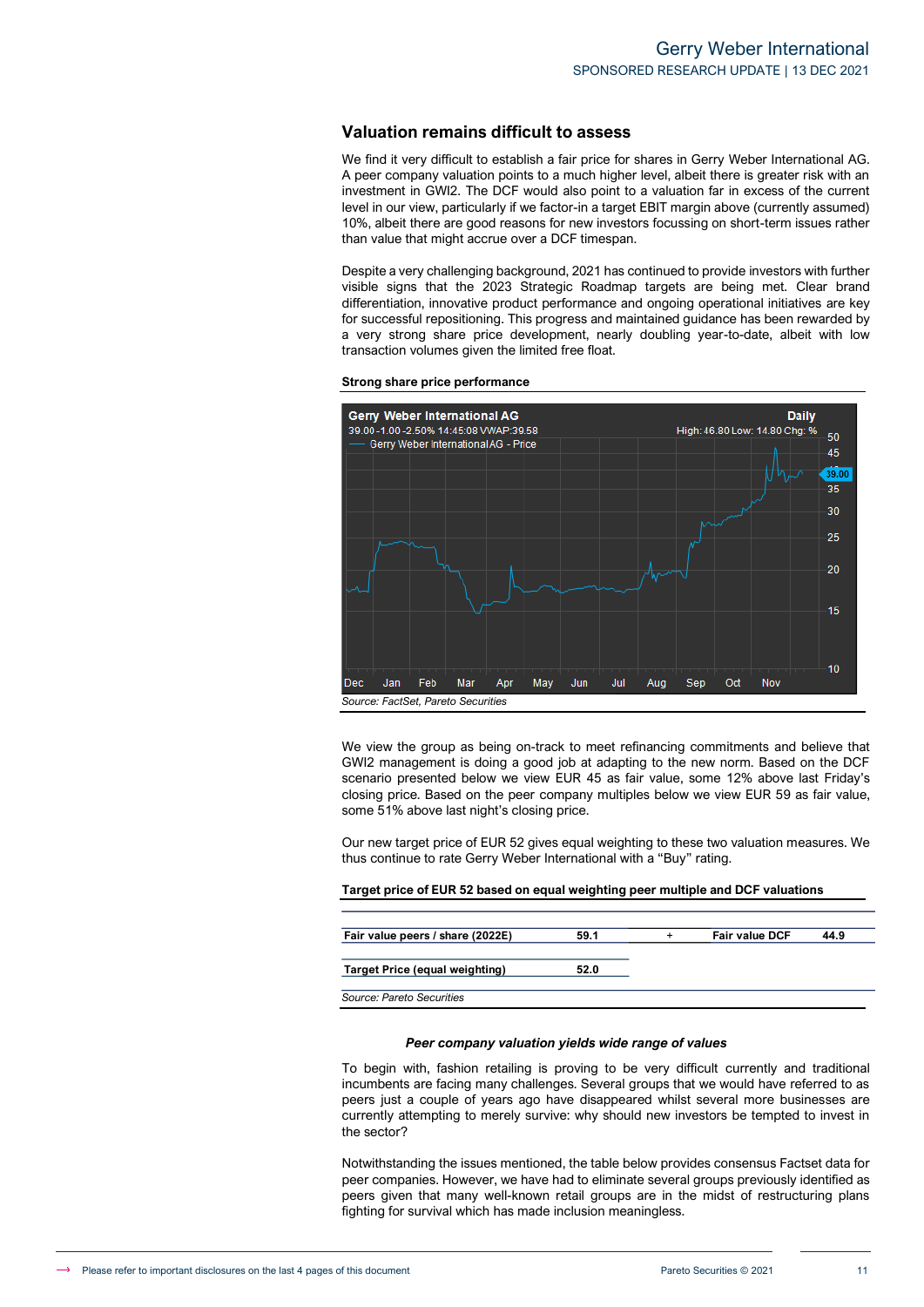Thus, any valuation guide provided is likely to be crude and subject to wide variation, indicating a prospective range from EUR 86 based on peer EV/EBITDA median for 2022, to nil based on peer 2022 yield. We note however, that management has indicated that it intends to resume dividend payments, once the creditors have been paid back in 2023.

The average of valuations based on four criteria points to EUR 59 as fair value for Gerry Weber International AG, which we view as conservative given our inclusion of the yield criteria.

#### **We highlight peer company multiples on PE, EV/EBITDA, EV/sales, and dividend yield (all 2022 basis)**

| <b>Company</b>                                        | <b>Share Price</b> | Mkt. Cap.     | <b>PE</b> | <b>EV/EBITDA</b> | <b>EV/Sales</b> | Div.Yield |
|-------------------------------------------------------|--------------------|---------------|-----------|------------------|-----------------|-----------|
|                                                       | <b>EUR</b>         | <b>EUR bn</b> | 2022E     | 2022E            | 2022E           | 2022E     |
| Abercrombie & Fitch Co. Class A                       | 35.9               | 2.0           | 8.9       | 2.3              | 0.31            | 1.9       |
| <b>HUGO BOSS AG</b>                                   | 52.4               | 3.6           | 21.1      | 6.7              | 1.45            | 2.2       |
| N Brown Group plc                                     | 0.4                | 0.2           | 4.9       | 4.5              | 0.60            | 5.5       |
| Gap, Inc.                                             | 17.2               | 6.4           | 8.7       | 3.9              | 0.37            | 3.8       |
| H&M Hennes & Mauritz AB Class B                       | 165.9              | 274.5         | 18.5      | 6.5              | 1.24            | 4.8       |
| Industria de Diseno Textil, S.A.                      | 28.3               | 88.0          | 21.6      | 9.7              | 2.66            | 4.1       |
| Kohl's Corporation                                    | 50.7               | 7.0           | 7.5       | 3.7              | 0.44            | 3.1       |
| Marks and Spencer Group plc                           | 2.4                | 4.7           | 13.1      | 6.4              | 0.69            | 3.2       |
| Next plc                                              | 84.3               | 10.7          | 15.0      | 9.5              | 2.20            | 2.5       |
| PVH Corp.                                             | 102.6              | 7.3           | 10.2      | 6.6              | 0.85            | 0.1       |
| Stockmann Oyj Abp Class B                             | 2.0                | 0.3           | 8.6       | 4.5              | 0.78            | 0.0       |
| <b>Median</b>                                         |                    |               | 10.2      | 6.4              | 0.78            | 3.1       |
| Gerry Weber International AG                          | 40.00              | 0.05          | 6.3       | 5.3              | 0.65            | 0.0       |
| relative                                              |                    |               | 61%       | 84%              | 84%             | 0%        |
| Est. EPS / EBITDA / Sales / DPS                       |                    |               | 6.36      | 44.2             | 360.0           | 0.00      |
| Forecasts Net debt (incl. pensions)                   |                    |               |           | 176              | 176             |           |
| No. Shares at year end                                |                    |               |           | 1.2              | 1.2             |           |
| Fair value per share at peer median                   |                    |               | 65.14     | 85.77            | 85.38           | 0.00      |
| Fair value peers / share (equal weighting 2022 basis) |                    |               | 59.1      |                  |                 |           |

*Source: FactSet, Pareto Securities*

#### *DCF model points to EUR 45 target price*

Applying IFRS 16, GWI2 AG recognises substantial rights of use assets on its balance sheet, amounting to EUR 179m at the end of last year as well as EUR 181m lease liabilities. Also, the EUR 49m depreciation charge for 2020 included an amount of EUR 33m referring to right-of-use assets, which was counterbalanced in the cash flow statement by the "repayment" of recognized lease liabilities of EUR 32m.

For valuation purposes, we will only add back depreciation to EBIT in our DCF framework that does not refer to rights of use assets. Correspondingly, we only deduct capex for fixed assets other than rights of use assets from free cash flow. We deduct the leasing liabilities from the enterprise value, treating them in analogy to interest bearing net debt and pension liabilities.

We apply a WACC of 8.6% by adopting a beta of 2.0 to reflect the recent background of going through insolvency. We model the normal parameters of 3.5% risk free rate, 5.0% equity premium and apply 30% normalised tax rate. We also assume a return to 50% equity ratio.

Otherwise within the DCF, we apply our detailed forecasts through 2025E for phase I, apply trend analysis for phase II, and provide conservative estimates phase III and terminal value. Our model assumes 21% p.a. CAGR in sales to 2025 reflecting a strong recovery from the coronavirus pandemic that continues to heavily impact the current year. For phase II we model 5.8% growth, which matches the progress recorded (5.6%) in the 15 years to 2018 (the last year of the old GWI prior to insolvency). We presume just 1% perpetual growth with exposure to the slow growing apparel market.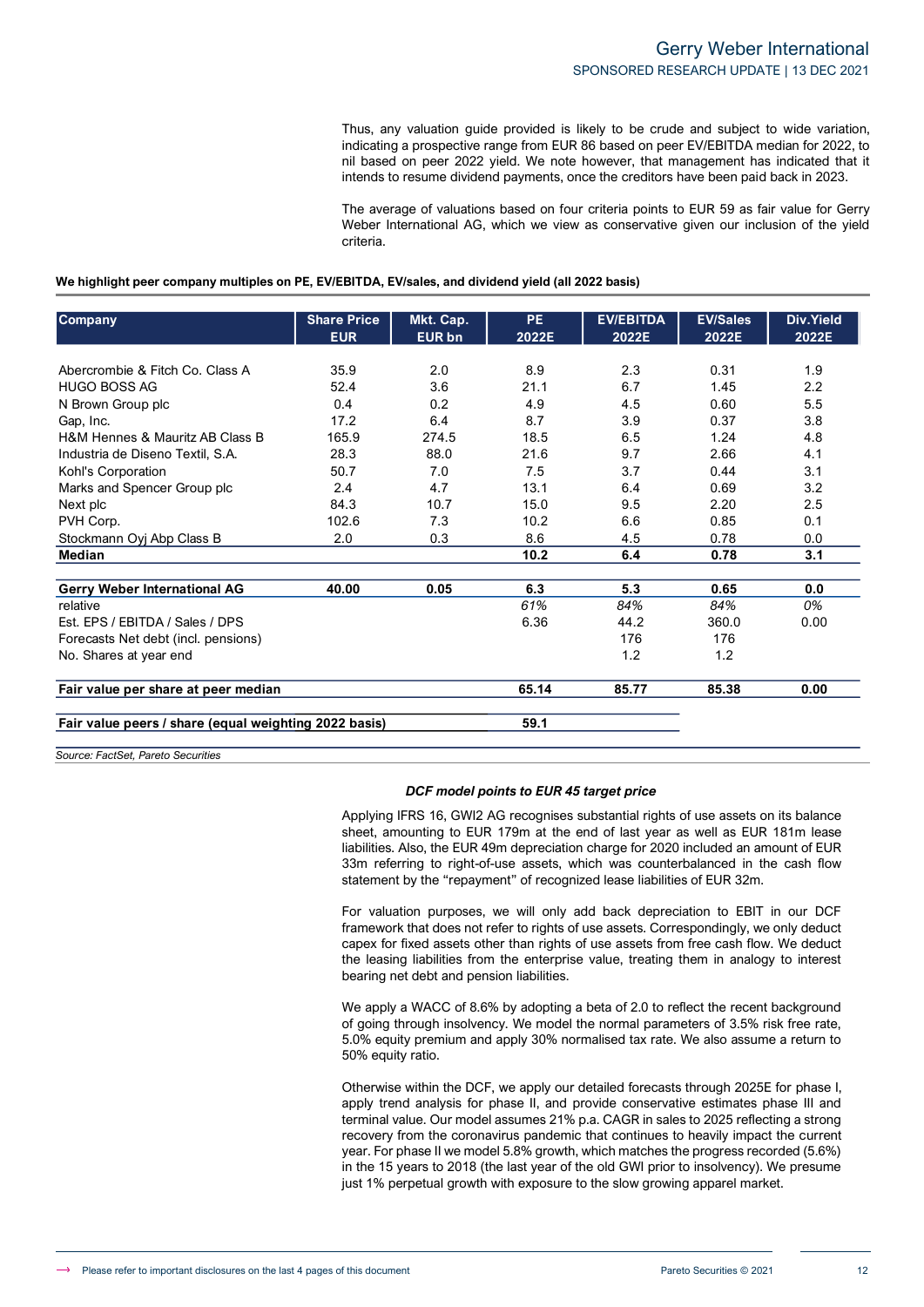We expect GWI2's EBIT margin to approach 10.5% in 2025, still some 40bp below the 10.9% average margin achieved in the 2003-15 period (prior to incurring significant restructuring charges from 2016). We model with 10% terminal margin although we believe that management is targeting EBIT margins clearly in the double-digit range (as was consistently the case for the period 2007-14).

We note in passing that applying just 11% terminal margin and leaving all other assumptions unchanged would nearly double the derived fair value above EUR 80.

Given the need for liquidity preservation in the past year, we suspect that there is a need to rebuild inventories, and this will also be the case if our high-top line expansion targets are met. Thus, we model a 3.3% investment in working capital to sales ratio for next year and accelerating a little thereafter. Mid-term, there will also be the need to spend more on capex, with 2.5% ratio to sales a realistic target.

Thus, based on the DCF scenario presented here derives EUR 45 as fair value, some 12% above last Friday's closing price.

#### **DCF model**

|                                         | <b>Phase I</b> |          |                |       |                       | <b>Phase II</b> |                     |       |               |       | <b>Phase III</b> |
|-----------------------------------------|----------------|----------|----------------|-------|-----------------------|-----------------|---------------------|-------|---------------|-------|------------------|
| EUR <sub>m</sub>                        | 2021E          | 2022E    | 2023E          | 2024E | 2025E                 | 2026E           | 2027E               | 2028E | 2029E         | 2030E |                  |
| Revenues                                | 262            | 360      | 426            | 489   | 555                   | 615             | 669                 | 715   | 750           | 772   |                  |
| growth rate                             |                | 37.4%    | 18.2%          | 15.0% | 12.7%                 | 10.7%           | 8.8%                | 6.8%  | 4.9%          | 2.9%  |                  |
| <b>EBIT</b>                             | $-27$          | $\bf{0}$ | 26             | 47    | 58                    | 64              | 69                  | 73    | 76            | 77    |                  |
| <b>EBIT</b> margin                      | n.a            | 0.1%     | 6.2%           | 9.5%  | 10.5%                 | 10.4%           | 10.3%               | 10.2% | 10.1%         | 10.0% |                  |
| Tax                                     | 8              | $\Omega$ | $-8$           | $-14$ | $-17$                 | $-19$           | $-21$               | $-22$ | $-23$         | $-23$ |                  |
| Tax rate                                | 30%            | 30%      | 30%            | 30%   | 30%                   | 30%             | 30%                 | 30%   | 30%           | 30%   |                  |
| Depr. & Amort.                          | 12             | 14       | 15             | 17    | 18                    | 17              | 18                  | 18    | 19            | 18    |                  |
| % of sales                              | 4.6%           | 3.8%     | 3.5%           | 3.4%  | 2.9%                  | 2.8%            | 2.7%                | 2.6%  | 2.5%          | 2.4%  |                  |
| Capex                                   | $-6$           | $-9$     | $-12$          | $-15$ | $-18$                 | $-16$           | $-17$               | $-18$ | $-19$         | $-19$ |                  |
| % of sales                              | 2.3%           | 2.5%     | 2.8%           | 3.1%  | 2.8%                  | 2.6%            | 2.6%                | 2.5%  | 2.5%          | 2.5%  |                  |
| Change in WC & P                        | 3              | $-12$    | -14            | $-19$ | $-22$                 | $-22$           | $-23$               | $-23$ | $-23$         | $-22$ |                  |
| % of sales                              | $-1.1%$        | 3.3%     | 3.3%           | 3.8%  | 3.8%                  | 3.6%            | 3.4%                | 3.2%  | 3.0%          | 2.8%  |                  |
| Free Cash Flow                          | $-10$          | $-7$     | $\overline{7}$ | 16    | 19                    | 23              | 26                  | 28    | 30            | 31    | 418              |
| growth rate                             | nm             | $-26%$   | nm             | nm    | 23%                   | 20.5%           | 11.7%               | 8.7%  | 6.2%          | 4.2%  | 1.0%             |
| <b>Present Value FCF</b>                | $-10$          | $-7$     | 6              | 12    | 14                    | 15              | 16                  | 16    | 15            | 15    | 199              |
| PV Phase I                              |                | 16       |                |       | Risk free rate        |                 | 3.5%                |       | Target equity |       | 50%              |
| PV Phase II                             |                | 77       |                |       | <b>Premium Equity</b> |                 | 5.0%                |       | Beta          |       | 2.00             |
| <b>PV Phase III</b>                     |                | 199      |                |       | Premium Debt          |                 | 1.7%                |       | <b>WACC</b>   |       | 8.6%             |
| <b>Enterprise value</b>                 |                | 292      |                |       | <b>Sensitivity</b>    |                 | Growth in phase III |       |               |       |                  |
| - Net Financial Debt                    |                | 56       |                |       |                       |                 | 0.0%                | 0.5%  | 1.0%          | 1.5%  | 2.0%             |
| - Leasing Liabilities                   |                | 181      |                |       |                       | 7.7%            | 56.3                | 69.0  | 83.7          | 100.6 | 120.6            |
| - Minorities & Peripherals              |                | 0        |                |       |                       | 8.1%            | 39.5                | 50.5  | 63.1          | 77.6  | 94.4             |
|                                         |                |          |                |       | <b>WACC</b>           | 8.6%            | 24.5                | 34.1  | 44.9          | 57.3  | 71.7             |
|                                         |                | 55       |                |       |                       | 9.0%            | 10.9<br>$-1.4$      | 19.3  | 28.8          | 39.5  | 51.8             |
| <b>Equity value</b><br>Number of shares |                | 1.2      |                |       |                       | 9.4%            |                     | 6.0   | 14.3          | 23.6  | 34.2             |
| Value per share $(\epsilon)$            |                | 45       |                |       |                       |                 |                     |       |               |       |                  |
| Current Price $(\epsilon)$              |                | 40       |                |       |                       |                 |                     |       |               |       |                  |
| Upside                                  |                | 12%      |                |       |                       |                 |                     |       |               |       |                  |
| Source: Pareto Securities Research      |                |          |                |       |                       |                 |                     |       |               |       |                  |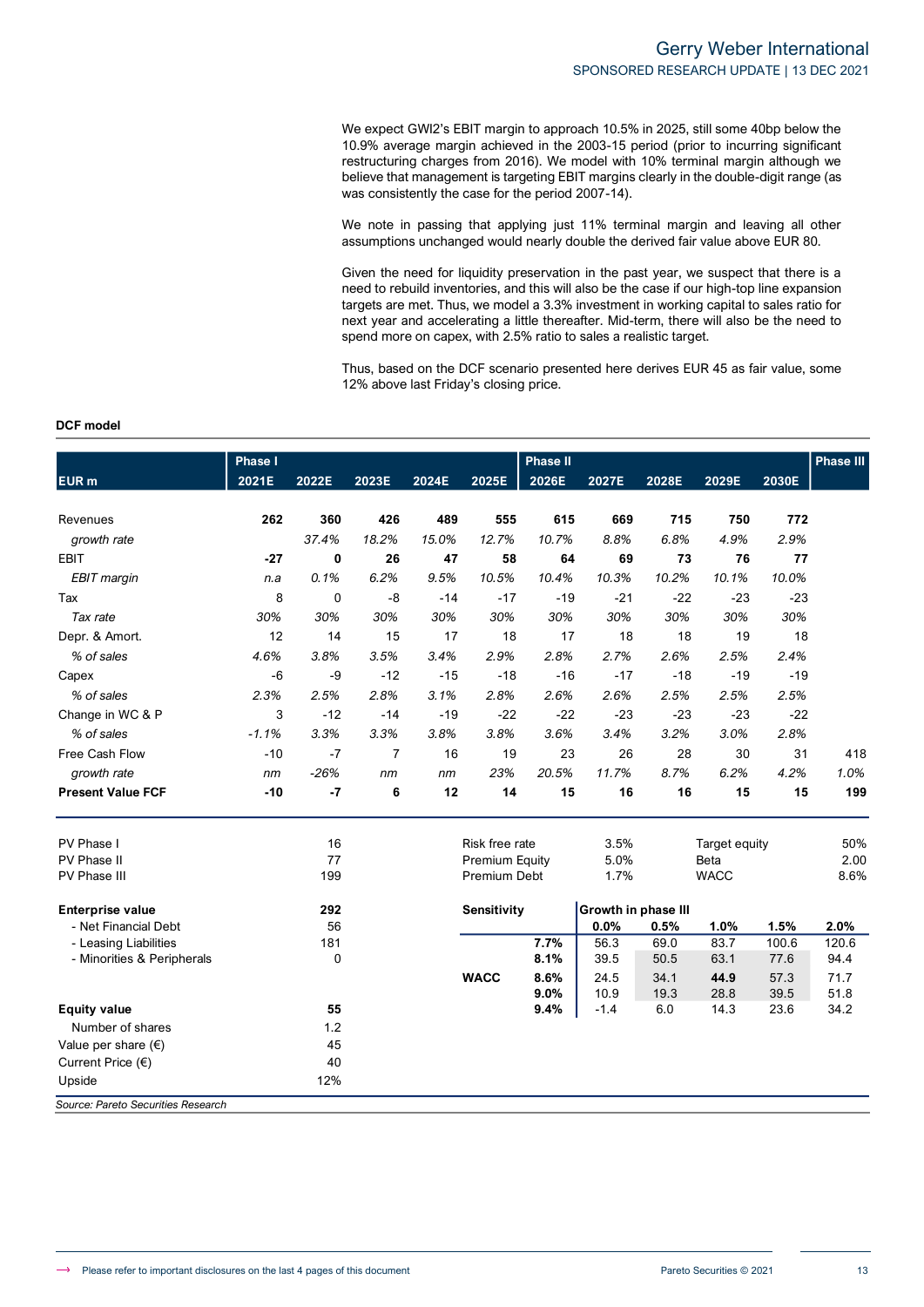## Gerry Weber International SPONSORED RESEARCH UPDATE | 13 DEC 2021

| PROFIT & LOSS (fiscal year) (EURm)   | 2016  | 2017                     | 2018                     | 2019                     | 2020                     | 2021e                    | 2022e                    | 2023e   |
|--------------------------------------|-------|--------------------------|--------------------------|--------------------------|--------------------------|--------------------------|--------------------------|---------|
| <b>Revenues</b>                      | 901   | 881                      | 795                      | 331                      | 278                      | 262                      | 360                      | 426     |
| <b>EBITDA</b>                        | 77    | 58                       | (96)                     | 177                      | (3)                      | 17                       | 44                       | 71      |
| Depreciation & amortisation          | (48)  | (44)                     | (96)                     | (47)                     | (49)                     | (44)                     | (44)                     | (45)    |
| <b>EBIT</b>                          | 29    | 14                       | (192)                    | 130                      | (52)                     | (27)                     | 0                        | 26      |
| Net interest                         | (9)   | (8)                      | (6)                      | (8)                      | (14)                     | (17)                     | (15)                     | (13)    |
| Other financial items                |       | $\overline{\phantom{a}}$ |                          |                          |                          |                          |                          |         |
| <b>Profit before taxes</b>           | 20    | 6                        | (198)                    | 122                      | (66)                     | (44)                     | (14)                     | 13      |
| Taxes                                | (5)   | (3)                      | 26                       | (2)                      | 1                        | 1                        | 1                        | (2)     |
| Minority interest                    |       | $\overline{\phantom{a}}$ |                          |                          |                          |                          |                          |         |
| Net profit                           | 16    | 3                        | (172)                    | 119                      | (65)                     | (43)                     | (14)                     | 11      |
| EPS reported                         | 0.34  | 0.06                     | (3.75)                   | 97.78                    | (58.12)                  | (34.91)                  | (11.13)                  | 9.29    |
| <b>EPS adjusted</b>                  | 0.55  | 0.34                     | (6.44)                   | 119.53                   | (34.32)                  | (16.84)                  | 6.36                     | 26.50   |
| <b>DPS</b>                           | 0.25  | ٠                        |                          |                          |                          |                          |                          | 1.00    |
| <b>BALANCE SHEET (EURm)</b>          | 2016  | 2017                     | 2018                     | 2019                     | 2020                     | 2021e                    | 2022e                    | 2023e   |
| Tangible non current assets          | 288   | 273                      | 205                      | 316                      | 253                      | 174                      | 149                      | 127     |
| Other non-current assets             | 236   | 240                      | 179                      | 22                       | 16                       | 14                       | 17                       | 20      |
| Other current assets                 | 326   | 240                      | 223                      | 115                      | 78                       | 79                       | 92                       | 108     |
| Cash & equivalents                   | 51    | 37                       | 35                       | 127                      | 85                       | 63                       | 51                       | 4       |
| <b>Total assets</b>                  | 901   | 790                      | 641                      | 581                      | 433                      | 330                      | 308                      | 258     |
| <b>Total equity</b>                  | 446   | 413                      | 246                      | 121                      | 56                       | 20                       | 7                        | 19      |
| Interest-bearing non-current debt    | 221   | 218                      | 169                      | 269                      | 261                      | 179                      | 177                      | 118     |
| Interest-bearing current debt        | 34    | 11                       | 58                       | 117                      | 62                       | 61                       | 61                       | 61      |
| Other Debt                           | 199   | 148                      | 169                      | 73                       | 55                       | 70                       | 63                       | 60      |
| <b>Total liabilites &amp; equity</b> | 901   | 790                      | 641                      | 581                      | 433                      | 330                      | 308                      | 258     |
| <b>CASH FLOW (EURm)</b>              | 2016  | 2017                     | 2018                     | 2019                     | 2020                     | 2021e                    | 2022e                    | 2023e   |
| Cash earnings                        | 60    | 22                       | (82)                     | (5)                      | (13)                     | 26                       | 31                       | 57      |
| Change in working capital            | (12)  | 19                       | 48                       | 61                       | 22                       | 3                        | (12)                     | (14)    |
| Cash flow from investments           | (59)  | (38)                     | 32                       | (8)                      | (5)                      | 19                       | (9)                      | (12)    |
| Cash flow from financing             | (14)  | (42)                     | (2)                      | 59                       | (121)                    | (57)                     | (36)                     | (125)   |
| Net cash flow                        | (26)  | (39)                     | (3)                      | 107                      | (117)                    | (9)                      | (26)                     | (94)    |
| <b>VALUATION (EURm)</b>              | 2016  | 2017                     | 2018                     | 2019                     | 2020                     | 2021e                    | 2022e                    | 2023e   |
| Share price (EUR end)                | 11.0  | 9.5                      | 2.28                     | 1.70                     | 19.9                     | 39.4                     | 39.4                     | 39.4    |
| Number of shares end period          | 46    | 46                       | 46                       | 1                        | 1                        | 1                        | 1                        | 1       |
| Net interest bearing debt            | 204   | 193                      | 192                      | 259                      | 237                      | 176                      | 187                      | 175     |
| <b>Enterprise value</b>              | 709   | 631                      | 297                      | 261                      | 259                      | 224                      | 235                      | 223     |
| EV/Sales                             | 0.8   | 0.7                      | 0.4                      | 0.8                      | 0.9                      | 0.9                      | 0.7                      | 0.5     |
| <b>EV/EBITDA</b>                     | 9.2   | 10.8                     |                          | 1.5                      |                          | 13.6                     | 5.3                      | 3.1     |
| EV/EBIT                              | 24.6  | 46.0                     |                          | 2.0                      |                          |                          |                          | 8.5     |
| P/E reported                         | 32.5  | $\overline{\phantom{a}}$ |                          | $0.0\,$                  |                          |                          | $\overline{\phantom{a}}$ | $4.2\,$ |
| P/E adjusted                         | 20.0  | 28.1                     |                          | $0.0\,$                  |                          |                          | 6.2                      | 1.5     |
| P/B                                  | $1.1$ | 1.1                      | 0.4                      | 0.0                      | 0.4                      | 2.4                      | 6.5                      | 2.5     |
| <b>FINANCIAL ANALYSIS</b>            | 2016  | 2017                     | 2018                     | 2019                     | 2020                     | 2021e                    | 2022e                    | 2023e   |
| ROE adjusted (%)                     | 5.4   | 3.6                      | $\overline{\phantom{0}}$ | 79.5                     | $\overline{\phantom{a}}$ | $\overline{\phantom{a}}$ | 56.3                     | 243.2   |
| Dividend yield (%)                   | 2.3   | $\overline{\phantom{a}}$ |                          | $\overline{\phantom{a}}$ | $\overline{a}$           |                          | $\overline{\phantom{a}}$ | $2.5\,$ |
| EBITDA margin (%)                    | 8.6   | 6.6                      |                          | 53.5                     |                          | 6.3                      | 12.3                     | 16.8    |
| EBIT margin (%)                      | 3.2   | 1.6                      |                          | 39.3                     |                          |                          | 0.1                      | $6.2\,$ |
| NIBD/EBITDA                          | 2.64  | 3.32                     | (2.00)                   | 1.46                     | (94.15)                  | 10.67                    | 4.23                     | 2.45    |
| EBITDA/Net interest                  | 8.28  | 8.32                     | 13.00                    | 16.41                    |                          |                          | 0.94                     | 3.18    |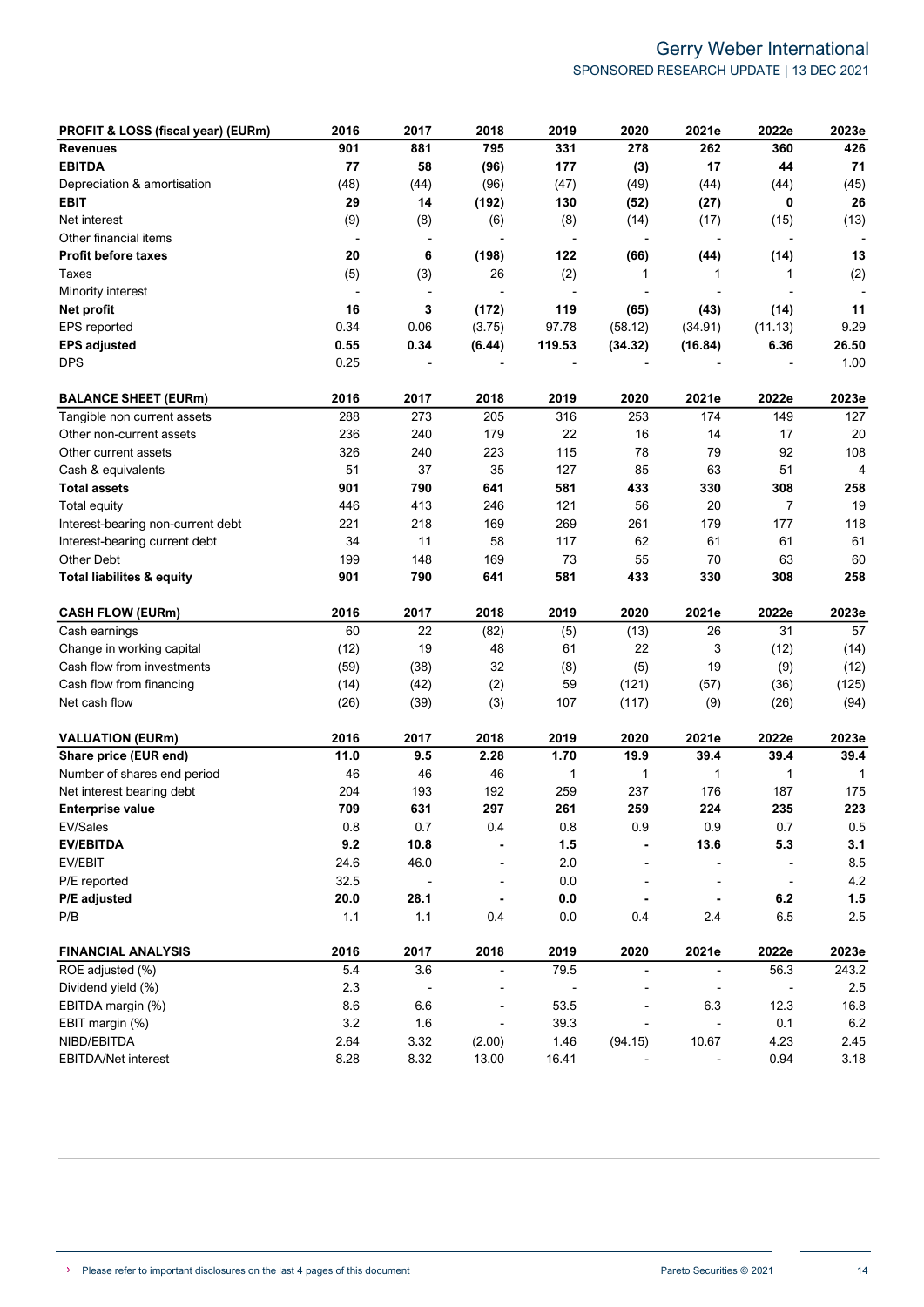## Gerry Weber International SPONSORED RESEARCH UPDATE | 13 DEC 2021

| PROFIT & LOSS (fiscal year) (EURm)   | 1Q'20                    | 2Q'20                    | 3Q'20                    | 4Q'20                    | 1Q'21                       | 2Q'21                    | 3Q'21                    | 4Q'21e                   |
|--------------------------------------|--------------------------|--------------------------|--------------------------|--------------------------|-----------------------------|--------------------------|--------------------------|--------------------------|
| <b>Revenues</b>                      | 84                       | 57                       | 87                       | 51                       | 46                          | 61                       | 84                       | 70                       |
| <b>EBITDA</b>                        | 8                        | (9)                      | 17                       | (18)                     | 5                           | 1                        | 14                       | (3)                      |
| Depreciation & amortisation          | (14)                     | (12)                     | (11)                     | (11)                     | (11)                        | (10)                     | (10)                     | (12)                     |
| <b>EBIT</b>                          | (7)                      | (20)                     | 5                        | (29)                     | (7)                         | (10)                     | 4                        | (14)                     |
| Net interest                         | (2)                      | (5)                      | (3)                      | (4)                      | (4)                         | (4)                      | (4)                      | (5)                      |
| Other financial items                | $\overline{\phantom{a}}$ |                          |                          | $\overline{a}$           | $\overline{\phantom{a}}$    |                          | $\overline{\phantom{a}}$ |                          |
| <b>Profit before taxes</b>           | (9)                      | (25)                     | $\mathbf 2$              | (34)                     | (10)                        | (14)                     | (0)                      | (20)                     |
| Taxes                                | (0)                      | 0                        | (0)                      | 0                        | (0)                         | (0)                      | 0                        | 1                        |
| Minority interest                    | $\overline{a}$           |                          | $\overline{\phantom{a}}$ |                          |                             | $\overline{a}$           |                          |                          |
| Net profit                           | (9)                      | (25)                     | 2                        | (33)                     | (10)                        | (14)                     | (0)                      | (18)                     |
| EPS reported                         | (7.75)                   | (20.26)                  | 1.63                     | (27.26)                  | (8.29)                      | (11.50)                  | (0.17)                   | (14.94)                  |
| <b>EPS adjusted</b>                  | (1.40)                   | (14.10)                  | 6.54                     | (22.71)                  | (3.82)                      | (7.07)                   | 4.25                     | (10.20)                  |
| <b>DPS</b>                           |                          |                          |                          |                          |                             |                          |                          |                          |
| <b>BALANCE SHEET (EURm)</b>          | 1Q'20                    | 2Q'20                    | 3Q'20                    | 4Q'20                    | 1Q'21                       | 2Q'21                    | 3Q'21                    | 4Q'21e                   |
| Tangible non current assets          | 298                      | 298                      | 257                      | 253                      | 238                         | 231                      | 203                      | 174                      |
| Other non-current assets             | 20                       | 20                       | 19                       | 16                       | 15                          | 14                       | 14                       | 14                       |
| Other current assets                 | 108                      | 108                      | 108                      | 78                       | 102                         | 84                       | 91                       | 79                       |
| Cash & equivalents                   | 91                       | 91                       | 74                       | 85                       | 79                          | 87                       | 90                       | 63                       |
| <b>Total assets</b>                  | 518                      | 518                      | 458                      | 433                      | 435                         | 416                      | 399                      | 330                      |
| Total equity                         | 88                       | 88                       | 89                       | 56                       | 46                          | 32                       | 32                       | 20                       |
| Interest-bearing non-current debt    | 291                      | 291                      | 262                      | 261                      | 256                         | 228                      | 230                      | 179                      |
| Interest-bearing current debt        | 70                       | 70                       | 45                       | 62                       | 61                          | 79                       | 61                       | 61                       |
| Other Debt                           | 69                       | 69                       | 61                       | 55                       | 72                          | 77                       | 76                       | 70                       |
| <b>Total liabilites &amp; equity</b> | 518                      | 518                      | 458                      | 433                      | 435                         | 416                      | 399                      | 330                      |
| <b>CASH FLOW (EURm)</b>              | 1Q'20                    | 2Q'20                    | 3Q'20                    | 4Q'20                    | 1Q'21                       | 2Q'21                    | 3Q'21                    | 4Q'21e                   |
| Cash earnings                        | (29)                     | (22)                     | (7)                      | (53)                     | (9)                         | (17)                     | (10)                     | (24)                     |
| Change in working capital            | (17)                     | 17                       | (7)                      | 29                       | (17)                        | 17                       | (6)                      | 9                        |
| Cash flow from investments           | (1)                      | (1)                      | (0)                      | (2)                      | (1)                         | (1)                      | 24                       | (4)                      |
| Cash flow from financing             | (37)                     | (52)                     | (23)                     | (10)                     | (8)                         | (5)                      | 13                       | (57)                     |
| Net cash flow                        | (83)                     | (58)                     | (37)                     | (37)                     | (35)                        | (5)                      | 22                       | (77)                     |
| <b>VALUATION (EURm)</b>              | 1Q'20                    | 2Q'20                    | 3Q'20                    | 4Q'20                    | 1Q'21                       | 2Q'21                    | 3Q'21                    | 4Q'21e                   |
| Share price (EUR end)                | 4.80                     | 4.80                     | 19.8                     | 19.9                     | 15.7                        | 17.4                     | 27.4                     | 39.4                     |
| Number of shares end period          | 1                        | 1                        | 1                        | 1                        | 1                           | 1                        | 1                        | 1                        |
| Net interest bearing debt            | 270                      | 270                      | 233                      | 237                      | 237                         | 220                      | 200                      | 176                      |
| P/E reported                         | 0.0                      | 0.0                      | 0.1                      | $\blacksquare$           |                             |                          |                          |                          |
| P/E adjusted                         | $0.0\,$                  | $0.0\,$                  | 0.1                      | $\blacksquare$           | $\blacksquare$              | $\blacksquare$           | $\blacksquare$           | $\bullet$                |
| P/B                                  | 0.1                      | 0.1                      | 0.3                      | 0.4                      | 0.4                         | 0.7                      | 1.0                      | 2.4                      |
| <b>FINANCIAL ANALYSIS</b>            | 1Q'20                    | 2Q'20                    | 3Q'20                    | 4Q'20                    | <b>1Q'21</b>                | 2Q'21                    | 3Q'21                    | 4Q'21e                   |
| Dividend yield (%)                   | $\blacksquare$           | $\overline{\phantom{a}}$ | $\overline{\phantom{a}}$ | $\overline{\phantom{a}}$ | $\mathcal{L}_{\mathcal{A}}$ | $\overline{\phantom{a}}$ | $\overline{\phantom{a}}$ |                          |
| EBITDA margin (%)                    | 9.1                      | $\overline{\phantom{a}}$ | 19.2                     |                          | 10.4                        | 0.8                      | 16.6                     | $\overline{\phantom{a}}$ |
| EBIT margin (%)                      | $\overline{a}$           | $\overline{\phantom{a}}$ | $6.0\,$                  | $\overline{\phantom{a}}$ | $\blacksquare$              | $\blacksquare$           | 4.5                      | $\overline{\phantom{a}}$ |
| NIBD/EBITDA                          | 1.00                     | 1.87                     | 1.73                     | (100.41)                 | (46.00)                     | 60.12                    | 186.96                   | 12.64                    |
| EBITDA/Net interest                  | 52.55                    | 12.86                    | 12.10                    |                          |                             |                          |                          |                          |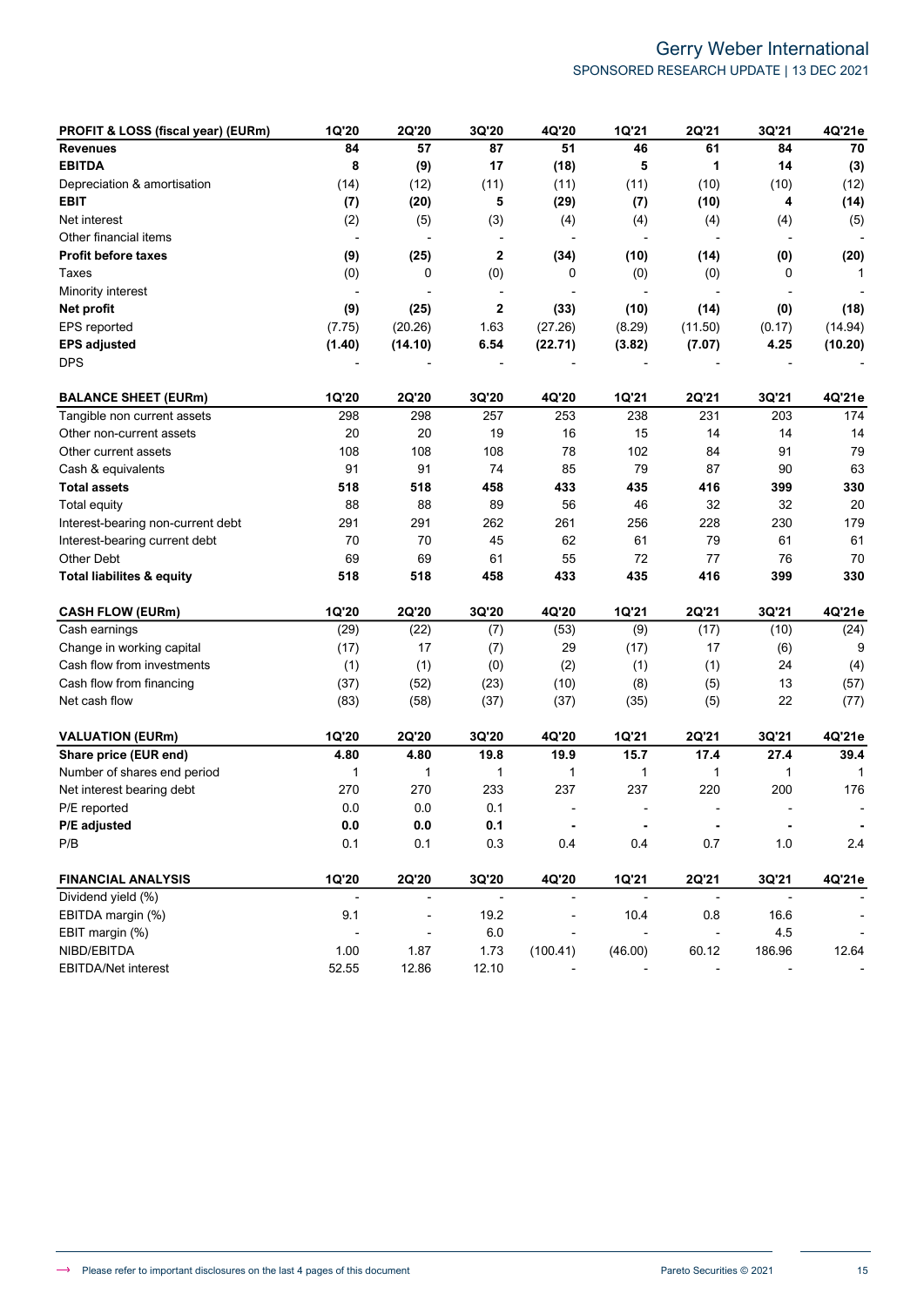#### **Disclaimerandlegal disclosures**

**Origin <b>of the publication or report**<br>This publication or report originates from Pareto Securities AS, reg. no. 956 632 374 (Norway), Pareto Securiti es AS, Frankfurt branch, r eg. no. DE 320 965 513 / HR B 109177 (Germany) or Pareto Securities AB, reg. no. 556206-8956 (Sweden) (together the Group Companies or the<br>"Pareto Securities Group") acting through their common unit Pareto Securities Research. The<br>Group Companies are supervised by the Fin home countries.

#### **Content of the publication or report**

This publication or report has been prepared solely by Pareto Securities Research.

Opinions or s uggestions from Pareto Securities Research may deviate from r ecommendations or opinions presented by other departments or companies in the Pareto Securities Group. The<br>reason may typically be the result of differing time horizons, methodologies, contexts or other factors.

#### **Sponsored research**

Please note that if this report is labelled as "sponsored research" on the front page, Pareto Securities has entered into an agreement with the company about the preparation of research<br>reports and receives compensation from the company for this service. Sponsored research is prepared by the Research Department of Pareto Securities without any instruction rights by the company. Sponsored research is however commissioned for and paid by the company and such company. material is considered by Pareto Securities to qualify as an acceptable minor non-monetary benefit according to the EU MiFID II Directive.

#### **Basis and methods for assessment**

Opinions and price targets are based on one or more methods of valuation, for instance cash flow analysis, use of m ultiples, behavioral technical analyses o f underlying market movements i n combination with considerations of the market situation and the time horizon. Key assumptions<br>of forecasts, price targets and projections in research cited or reproduced appear in the research material from the named sources. The date of publication appears from the research material cited or reproduced. Opinions and estimates may be updated in subsequent versions of the publication or report, provided that the relevant company/issuer is treated anew in such later<br>versions of the publication or report.

Pareto Securities Research may provide credit research with more specific price targets based on different valuation methods, incl uding the analysis of key credit ratios and other factors describing the securities creditworthiness, peer group analysis of securities with similar<br>creditworthinessand different DCF-valuations. All descriptions of loan agreement structures and<br>loan agreement features are obtaine to be reliable, but Pareto Securities Research does not represent or warrant their accuracy. Be<br>aware that investors should go through the specific complete loan agreement before investing in any bonds and not base an investment decision based solely on information contained in this publication or report.

Pareto Securities Research has no fixed schedule for updating publications or reports.

Unless otherwise stated on the first page, the publication or report has not been revi ewed by the issuer before dissemination. In instances where all or part of a report is presented to the issuer<br>prior to publication, the purpose is to ensure that facts are correct.

#### **Validity of the publication or report**

All opinions and estimates in this publication or report are, regardless of source, given in good<br>faith and may only be valid as of the stated date of this publication or report and are subject to change without notice.

#### **N o individual investment o r tax advice**

The publication or report is intended only to provide general and preliminary information to investors and shall not be construed as the basis for any investment decision. This publication or report has been prepared by Pareto Securities Research as general information for private use of investors to whom the publication or report has been distributed, but it is not intended as a<br>personal recommendation of particular financial instruments or strategies and thus it does not provide individually tailored investment advice, and does not take into account the i ndividual investor's particular financial situati on, existing holdings or liabilities, investment knowledge and experience, investment objective and horizon or risk profile and preferences. The investor must<br>particularly ensure the suitability of an investment as regards his/her financial and fiscal situation and investment objectives. The investor bears the risk of losses in connection with an investment.

Before acting on any information in this publication or report, we recommend consulting your financial advisor.

The information contained in this publication or report does not constitute advice on the tax consequences of making any particular investment decision. Each investor shall make his/her<br>own appraisal of the tax and other financial merits of his/her investment.

**Sources**<br>This publication or report may be based on or contain information, such as opinions, recommendations, es timates, price targets and valuations w hich emanate from Pareto Securities Research' analysts or representatives, publicly available information, information from other units<br>or companies in the Group Companies, or other named sources.

To the extent this publication or report is based on or contains information emanating from other<br>sources ("Other Sources") than Pareto Securities Research ("External Information"), Pareto Securities Res earch has deem ed the Other Sources to be reliable but neither the companies in the Par eto Securities Group, others associated or affiliated with said compani es nor any other person, guarantee the accuracy, adequacy or completeness of the External Information.

#### **Ratings** Equity ratings:

| "Buy"  | Pareto Securities Research expects this financial instrument's total<br>return to exceed 10% over the next 12 months                   |
|--------|----------------------------------------------------------------------------------------------------------------------------------------|
| "Hold" | Pareto Securities Research expects this financial instrument's total<br>return to be between -10% and 10% over the next 12 months      |
| "Sell" | Pareto Securities Research expects this financial instrument's total<br>return to be negative by more than 10% over the next 12 months |

#### **Analysts Certification**

The research analyst(s) whose name(s) appear on research reports prepared by Pareto Securities Research certify that: (i) all of the views expressed in the research report accurately reflect their personal views about the subject security or issuer, and (ii) no part of the research analysts' compensation was, is, or will be directly or indirectly related to the specific<br>recommendations or views expressed by the research analysts in research reports that are prepared by Pareto Securities Research.

The research analysts w hose names appears on research reports prepared by Pareto Securities<br>Research received compensation that is based upon various factors i ncluding Pareto Securities' total revenues, a portion of which are generated by Pareto Securities' investment banking activities.

#### **Limitation of liability**

Pareto Securities Group or other associated and affiliated companies assume no liability as<br>regards to any investment, divestment or retention decision taken by the investor on the basis of this publication or report. In no event will entities of the Pareto Securities Group or other<br>associated and affiliated companies be liable for direct, indirect or incidental, special or consequential damages resulting from the information in this publication or report.

Neither the information nor any opinion which may be expressed herein constitutes a solicitation<br>by Pareto Securities Research of purchase or sale of any securities nor does it constitute a solicitation to any person in any jurisdiction where solicitation would be unlawful. All information<br>contained in this research report has been compiled from sources believed to be reliable. However, no representation or warranty, express or implied, is made with respect to the completeness or accuracy of its contents, and it is not to be relied upon as authoritative.

#### **Risk information**

The risk of investing in certain financial instruments, including those mentioned in this document,<br>is generally high, as their market value is exposed to a lot of different factors such as the operational and financial conditions of the relevant company, growth prospects, change in<br>interest rates, the economic and political environment, foreign exchange rates, shifts in market sentiments etc. Where an investment or security is denominated in a different currency to the investor's currency of reference, changes in rates of exchange may have an adverse effect on the value, price or income of or from that investment to the investor. Past performance is not a<br>guide to future performance. Estimates of future performance are based on assumptions that may not be realized. When i nvesting in i ndividual shares, the investor may lose all or part of the investments.

#### **Conflicts o f interest**

Companies in the Pareto Securities Group, affiliates or staff of companies in the Pareto<br>Securities Group, may perform services for, solicit business from, make a market in, hold long or short positions in, or otherwise be interested in the investments (including derivatives) of any company mentioned in the publication or report.

In addition Pareto Securities Gr oup, or affiliates, may from time to time have <sup>a</sup> broking, advisory or other relations hip with a company which is the subject of or referred to in the relevant Research, including acting as that company's official or sponsoring broker and providing<br>investment banking or other financial services. It is the policy of Pareto to seek to act as corporate adviser or broker to some of the companies which are covered by Pareto Securities Research. Accordingly companies covered in any Research may be the subject of marketing<br>initiatives by the Investment Banking Department.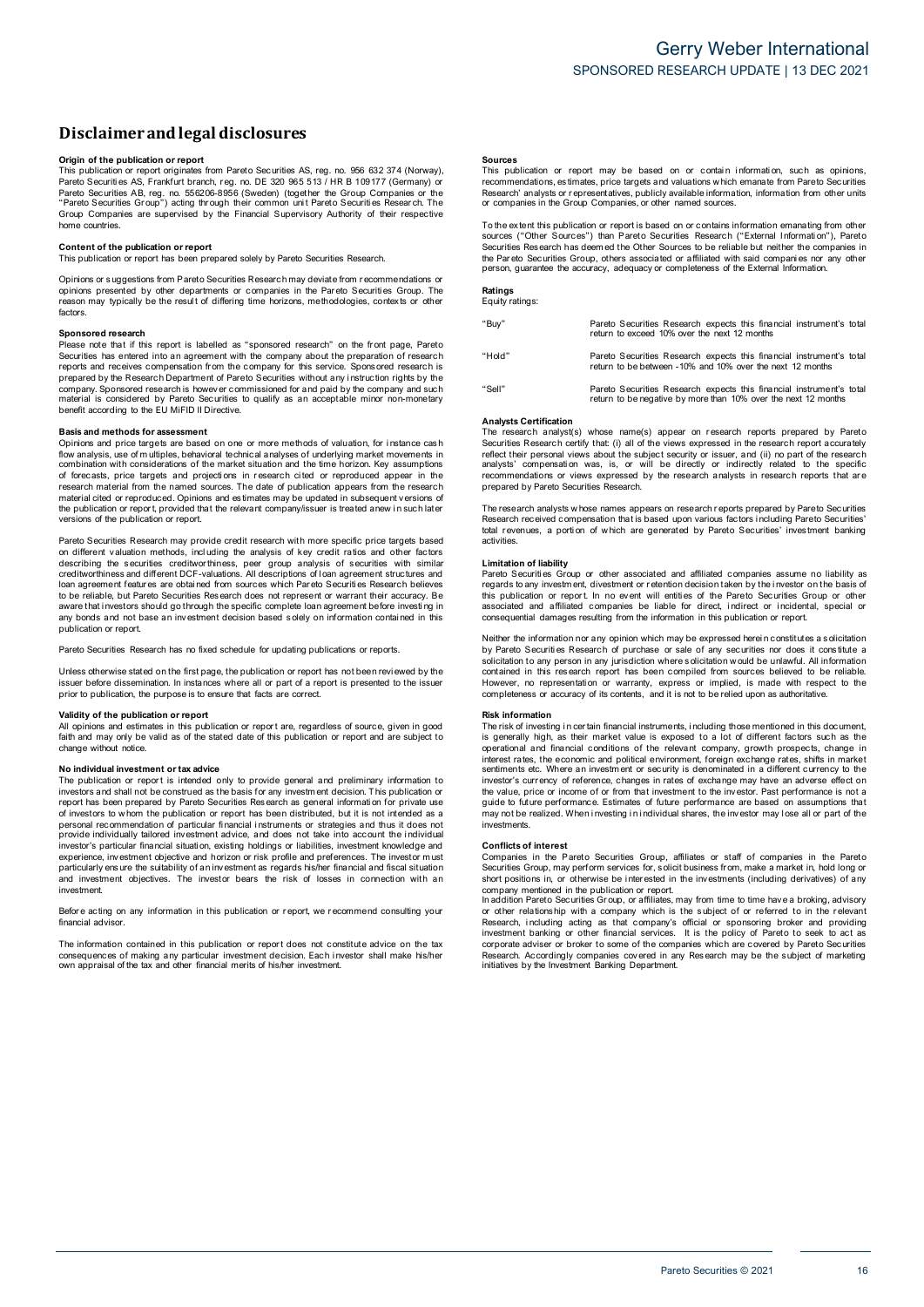To limit possible conflicts of interest and counter the abuse of inside knowledge, the analysts of<br>Pareto Securities Research are subject to internal rules on sound ethical conduct, the management of inside information, handling of unpublished research material, contact with other<br>units of the Group Companies and personal account dealing. The internal rules have been prepared in accordance with applicable legislation and relevant industry standards. The object of<br>the internal rules is for example to ensure that no a nalyst will abuse or cause others to abuse confidential information. It is the policy of Pareto Securities Research that no link exists between<br>revenues from capital markets activities and individual analyst remuneration. The Group Companies are members of national stockbrokers' associations in each of the countries in which the Gr oup Companies have their head offices. Internal rules have been developed i n accordance with recommendations issued by the stockbrokers associations. This material has been prepared<br>following the Pareto Securities Conflict of Interest Policy.

The guidelines in the policy include rules and meas ures aimed at achi eving a sufficient degree of independence between various departments, business areas and sub-business areas within the Pareto Securities Group in order to, as far as possible, avoid conflicts of interest from arising between such departments, business areas and sub-business areas as well as their customers.<br>One purpose of such measures is to restrict the flow of information between certain business areas and s ub-business areas within the Par eto Securities Group, wher e conflicts of i nter est may arise and to safeguard the impartialness of the employees. For example, the Investment Banking<br>departments and certain other departments included in the Par eto Securities Group are surrounded by arrangements, so-called Chinese Walls, to restrict the flows of sensitive information from such departments. The internal guidelines also include, without limitation, rules<br>aimed at securing the impartialness of, e.g., analysts working in the Pareto Securities Research departments, restrictions with regard to the remuneration paid to such analysts, requirements with respect to the independence of analysts from other departments within the Pareto Securities Group rules concerni ng contacts with covered companies and r ules concerning personal account trading carried out by analysts.

#### **Distribution restriction**

The securities referred to in this publication or report may not be eligible for sale in some jurisdictions and persons into whose possession this document comes s hould inform themselves about and observe any such restrictions. This publication or report is not intended for and must<br>not be distributed to private customers in the US, or retail clients in the United Kingdom, as defined by the Financial Conduct Authority (FCA).

This research is only intended for and may only be distributed to institutional investors in the United States and U.S entities seeking more information about any of the issuers or securities<br>discussed in this report should contact Pareto Securities Inc. at 150 East 52nd Street, New York, N Y 10022, Tel. 212 829 4200.

Pareto Securities Inc. is a broker-dealer registered with the U.S. Securities and Exchange<br>Commission and is a member of FINRA &SIPC. U.S. To the extent required by applicable U.S. laws and regulations, Pareto Securities Inc. accepts responsibility for the contents of this<br>publication. Investment products provided by or through Pareto Securities Inc. or Pareto<br>Securities Research are not FDIC insured Securities Inc. or Par eto Securities Research. Investing in non-U.S. securities may entail certain risks. This document does not constitute or form part o f any offer for sale or subscription, nor shall it or any part of it form the basis of or be relied on in connection with any contract or<br>commitment whatsoever. The securities of non-U.S. issuers may not be registered with or subject to SEC reporting and other requirements. The information available about non-U.S.<br>companies may be limited, and non-U.S. companies are generally not subject to the same uniform auditing and reporting standards as U.S. companies. Market rules, conventions and<br>practices may differ from U.S. markets, adding to transaction costs or causing delays in the purchase or sale of securities. Securities of some non-U.S. companies may not be as liquid as<br>securities of comparable U.S. companies. Fluctuations in the values of national currencies, as well as the potential for governmental restrictions on currency movements, can significantly erode principal and investment returns.

Pareto Securities Resear ch may have material conflicts of i nter est related to the production or distribution of this research report w hich, with regard to Pareto Securiti es Research, are disclosed herein.

#### **Distribution in Singapore**

Pareto Securities Pte Ltd holds a Capital Markets Services License is an exempt financial advisor under Financial Advisers Act, Chapter 110 ("FAA") of Singapore and <sup>a</sup> subsidiary of Pareto Securities AS.

This report is directed sol ely to persons who qualify as "accredited investors", "expert investors" and "institutional investors" as defined in section 4A(1) Securities and Futures Act, Chapter 289 ("SFA") of Singapore. This report is intended for general circulation amongst such investors and does not take i nto account the specific i nvestment objectives, financial situati on or particular needs of any particular person. You s hould seek advice from a financial adviser regarding the suitability of any product referred to in this report, taking into account your specific financial<br>objectives, financial situation or particular needs before making a commitment to purchase any such product. Please contact Par eto Securities Pte Ltd, 16 Collyer Quay, # 27-02 Income at Raffles, Singapore 049318, a t +65 6408 9800 i n matters arising from, or i n connection with this report.

**Additional provisions on Recommendations distributed in the Canada<br>Canadian recipients of this research report are advised that this research report is not, and** under no circumstances is it to be construed as an offer to sell or a solicitation of or an offer to buy any securities that may be described herein. This research report is not, and under no<br>circumstances is it to be construed as, a prospectus, offering memorandum, advertisement or a public offering in Canada of such securities. No securities commission or similar regulatory authority in Canada has reviewed or in any way passed upon this research report or the merits of<br>any securities described or discussed herein and any representation to the contrary is an offence. Any securities described or discussed within this research report may only be distributed in Canada in accordance with applicable provincial and territorial securities laws. Any offer or sale in Canada of the securities described or discussed herein will be made only under an exemption from the r equirements to file a prospectus with the r elevant Canadian s ecurities regulators and only by a dealer properly registered under applicable securities laws or,<br>alternatively, pursuant to an exemption from the dealer registration requirement in the relevant province or territory of Canada in which such offer or sale is made. Under no circumstances is the information contained herein to be construed as investment advice in any province or territory of Canada nor should it be construed as being tailored to the needs of the recipient.<br>Canadian recipients are advised that Pareto Securities AS, its affiliates and its authorized agents are not responsible for, nor do they accept, any liability whatsoever for any direct or<br>consequential loss arising from any use of this research report or the information contained herein.

**Distribution in United Kingdom**<br>This publication is issued for the benefit of persons who qualify as eligible counterparties or professional clients and should be made available only to such persons and is exempt from the<br>restriction on financial promotion in s21 of the Financial Services and Markets Act 2000 in reliance on provision in the FPO.

#### **Copyright**

Upping...<br>This publication or report may not be mechanically duplicated, photocopied or otherwise reproduced, in full or in part, under applicable copyright laws. Any infringement of Pareto<br>Securities Research´s copyright can be pursued legally whereby the infringer will be held liable for any and all losses and expenses incurred b y the infringement.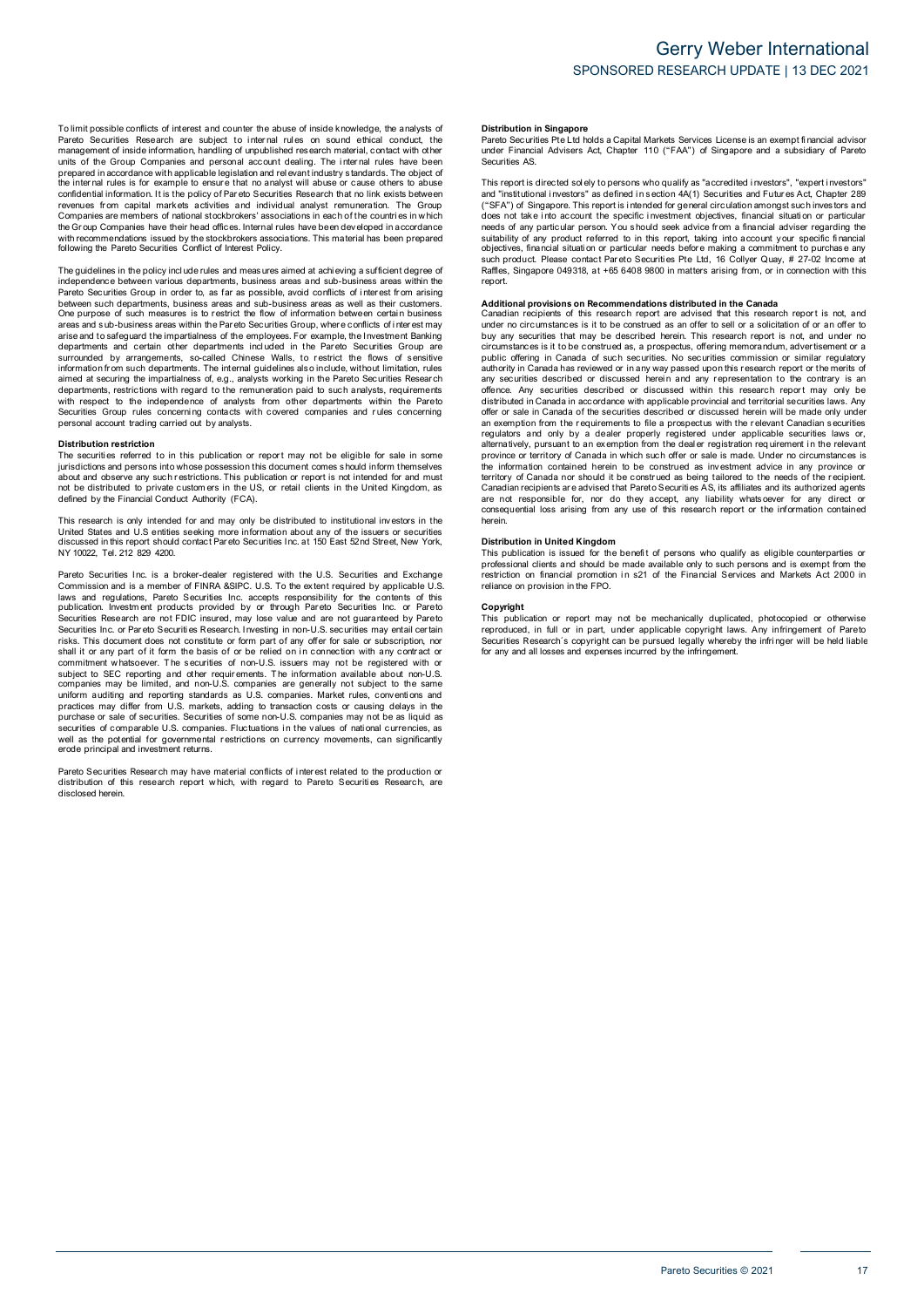## Gerry Weber International SPONSORED RESEARCH UPDATE | 13 DEC 2021

# **AppendixA**

*Disclosure requirements i n accordance with C ommission Delegated Regulati on (EU) 2016/958 and the FINRA Rule 2241*

The below list s hows companies where Pareto Securities AS - together with affiliated companies and/or persons – owns <sup>a</sup> net long position of the shar es exceeding 0,5 % of the total issued share capital i n any company where <sup>a</sup> recommendation has been produced or distributed b y Pareto Securities AS.

|                                 |               |               | Kalera                 | 0           |
|---------------------------------|---------------|---------------|------------------------|-------------|
| Companies                       | No. of shares | Holdings in % | Kitron                 |             |
|                                 |               |               | Komplett Bank          | $\mathbf 0$ |
| Bonheur                         | 240,945       | 0.57%         | Kongsberg Gruppen      | $^{\circ}$  |
| Pareto Bank                     | 15,311,980    | 21.92%        | <b>KWS</b>             | 75          |
| Selvaag Bolig                   | 3.729.704     | 3.98%         | Ler øy Seaf ood Gr oup | $\mathbf 0$ |
| Sparebank 1 Nor d-Nor ge        | 4.287.282     | 4.27%         | Meltwater              | $^{\circ}$  |
| SpareBank 1 Ringer ike Hadeland | 100,000       | 0.64%         | Mercell                | $\mathbf 0$ |
| Sparebank 1 SMN                 | 1,970,442     | 1.52%         | Mowi                   | $^{\circ}$  |
| Sparebank 1 SR-Bank             | 1,856,679     | 0.73%         | MPC Container Ships    | $^{\circ}$  |
| SpareBank 1 Østf old Akershus   | 1,232,229     | 9.95%         | NEXT Biometrics        | $^{\circ}$  |
| SpareBank 1 Østlandet           | 3,833,163     | 3.61%         | NORBIT ASA             | $\Omega$    |
| Sparebanken Møre                | 305,239       | 3.09%         | Nor dic Semiconductor  | $\mathbf 0$ |
| Spar ebanken Sør                | 433.744       | 2.77%         | Noreco                 | $\mathbf 0$ |
| Spar ebanken Vest               | 6,861,616     | 6.39%         | Norse Atlantic         | $\Omega$    |
| NEXT Biometrics                 | 510,901       | 0.56%         | Norsk Hydro            | $\mathbf 0$ |
| SpareBank 1 Sørøst-Norge        | 1,771,308     | 2.81%         | Norske Skog            | $\mathbf 0$ |

Pareto Securities AS may hold fi nancial instruments i n companies wher e <sup>a</sup> recommendation has been produced or distributed by Pareto Securities AS in connection with rendering investment<br>services, including Market Making.

Please find below an overview of material interests in shares held by employees in Pareto<br>Securities AS, in companies where a recommendation has been produced or distributed by<br>Pareto Securities AS. "By material interest"

|                          |                   |                | upai epalineli Joi                                        | v                                                                                                 | 10, 40 |
|--------------------------|-------------------|----------------|-----------------------------------------------------------|---------------------------------------------------------------------------------------------------|--------|
| Company                  | Analyst holdings* | Total holdings | Spar ebanken Vest                                         | $\Omega$                                                                                          | 16,735 |
|                          |                   |                | Spar ebanken Øst                                          | $\Omega$                                                                                          | 1,500  |
| AF Gr uppen              | $\Omega$          | 1,825          | Stolt-Nielsen                                             |                                                                                                   | 1,817  |
| Aker ASA                 | 500               | 3,075          | Stor ebr and                                              | $\Omega$                                                                                          | 25,698 |
| Aker BP                  | O                 | 17,942         | Subsea 7                                                  | $\Omega$                                                                                          | 12,493 |
| Aker Carbon Capture      |                   | 10,721         | Telenor                                                   | $\Omega$                                                                                          | 12,052 |
| Aker Clean Hydrogen      |                   | 133,500        | TGS-NOPEC                                                 | $\Omega$                                                                                          | 600    |
| Aker Horizons            |                   | 125,848        | Vow                                                       | $\Omega$                                                                                          | 8,68   |
| Aker Of f shore Wind     |                   | 164,028        | Wallenius Wilhemsen                                       | $\Omega$                                                                                          | 17,800 |
| American Shipping Co.    |                   | 13,300         | XXL                                                       | $\Omega$                                                                                          | 20,923 |
| Aprila Bank ASA          |                   | 22,675         | Yara                                                      | $\circ$                                                                                           | 15,428 |
| Archer                   |                   | 30,170         | Zaptec                                                    | $\mathbf 0$                                                                                       | 14,000 |
| ArcticZymes Technologies |                   | 684            |                                                           |                                                                                                   |        |
| Austevoll Seaf ood       |                   | 3,600          |                                                           |                                                                                                   |        |
| AutoStore                |                   | 1,685          |                                                           |                                                                                                   |        |
| B2Holding AS             |                   | 13,940         |                                                           |                                                                                                   |        |
| Bonheur                  |                   | 32,075         |                                                           |                                                                                                   |        |
| Bor regaar d ASA         |                   | 650            |                                                           |                                                                                                   |        |
| Bouvet                   |                   | 2,940          | Thisoverview isupdated monthly (last updated 19.11.2021). |                                                                                                   |        |
| <b>BRAbank</b>           |                   | 31,499         |                                                           |                                                                                                   |        |
| BW Energy                |                   | 56,765         |                                                           | *Analyst holdingsrefersto positionsheld by the Pareto Securities AS analyst covering the company. |        |
| BW Of f shore            |                   | 16,076         |                                                           |                                                                                                   |        |
| Circa Group              |                   | 11,250         |                                                           |                                                                                                   |        |
| Cloudber ry Clean Energy |                   | 100,000        |                                                           |                                                                                                   |        |
| DNB                      |                   | 48,639         |                                                           |                                                                                                   |        |
| DNO                      |                   | 151,978        |                                                           |                                                                                                   |        |
| Elkem                    |                   | 39.047         |                                                           |                                                                                                   |        |
| ELOP                     |                   | 130,000        |                                                           |                                                                                                   |        |
| Entra                    |                   | 9,806          |                                                           |                                                                                                   |        |
| Equinor                  |                   | 2,589          |                                                           |                                                                                                   |        |
| Europris                 |                   | 13,208         |                                                           |                                                                                                   |        |
| Fj or dkr af t Holding   |                   | 21,317         |                                                           |                                                                                                   |        |
|                          |                   |                |                                                           |                                                                                                   |        |

| Company                                                 | Analyst holdings*          | <b>Total holdings</b> |
|---------------------------------------------------------|----------------------------|-----------------------|
| Flex LNG                                                | $\mathbf 0$                | 4.817                 |
| Fr ontline                                              | $\mathbf 0$                | 79,748                |
| Gjensidige For sikring                                  | $\mathbf 0$                | 7,734                 |
| Grieg Seaf ood                                          | $\mathbf 0$                | 9,127                 |
| Haf nia Ltd.                                            | $\mathbf 0$                | 10.000                |
| Huddly                                                  | 0                          | 908, 173              |
| Hydr ogenPr o                                           | $\mathbf 0$                | 37,552                |
| Ice Fish Farm                                           | $\mathbf 0$                | 2,000                 |
| ice Group ASA<br>Kalera                                 | $\mathbf 0$<br>$\mathbf 0$ | 200,000<br>26,752     |
| Kitr on                                                 | $\mathbf 0$                | 18,386                |
| Komplett Bank                                           | $\mathbf 0$                | 209,400               |
| Kongsberg Gruppen                                       | $\mathbf 0$                | 36.023                |
| <b>KWS</b>                                              | 75                         | 75                    |
| Ler øy Seaf ood Gr oup                                  | $\mathbf 0$                | 39.328                |
| Meltwater                                               | $\mathbf 0$                | 24.000                |
| Mercell                                                 | $\mathbf 0$                | 24,863                |
| Mowi                                                    | $\mathbf 0$                | 486                   |
| <b>MPC Container Ships</b>                              | $\mathbf 0$                | 84.164                |
| NEXT Biometrics<br>NORBIT ASA                           | $\mathbf 0$<br>$\mathbf 0$ | 510.901               |
|                                                         |                            | 1,656                 |
| Nor dic Semi conductor<br>Nor eco                       | 0<br>$\mathbf 0$           | 5,391<br>790          |
| Nor se Atlantic                                         | $\mathbf 0$                | 25.000                |
| Norsk Hydro                                             | $\mathbf 0$                | 94,189                |
| Norske Skog                                             | $\mathbf 0$                | 98,499                |
| Northern Drilling Ltd.                                  | $\mathbf 0$                | 77,319                |
| NT <sub>S</sub>                                         | $\mathbf 0$                | 2,172                 |
| Ocean Yield                                             | $\mathbf 0$                | 32.650                |
| Okeanis Eco Tankers                                     | $\mathbf 0$                | 2,000                 |
| Orkla                                                   | $\mathbf 0$                | 20.983                |
| Panor o Ener gy                                         | $\mathbf 0$                | 29.844                |
| Par eto Bank                                            | $\mathbf 0$<br>$\mathbf 0$ | 1,341,634<br>85,707   |
| Pexip Holding<br>Protector Forsikring                   | $\mathbf 0$                | 14,000                |
| Pryme                                                   | $\mathbf 0$                | 4,000                 |
| Quantaf uel                                             | $\mathbf 0$                | 5,797                 |
| <b>REC Silicon</b>                                      | $\mathbf 0$                | 39,716                |
| Sal M ar                                                | $\mathbf 0$                | 2.799                 |
| Sandnes Sparebank                                       | 0                          | 4,013                 |
| Scatec                                                  | $\mathbf 0$                | 30,412                |
| Seaway 7                                                | $\mathbf 0$                | 4.000                 |
| Spar ebank 1 Nor d-Nor ge                               | $\mathbf 0$                | 3,350                 |
| Spar ebank 1 SMN                                        | $\mathbf 0$                | 12,740                |
| Spar ebank 1 SR-Bank                                    | $\mathbf 0$<br>$\mathbf 0$ | 15,170<br>1,252       |
| SpareBank 1 Østf old Aker shus<br>SpareBank 1 Østlandet | $\mathbf 0$                | 9.621                 |
| Spar ebanken Sør                                        | $\mathbf 0$                | 16,435                |
| Spar ebanken Vest                                       | $\mathbf 0$                | 16,735                |
| Spar ebanken Øst                                        | $\mathbf 0$                | 1.500                 |
| Stolt-Nielsen                                           | $\mathbf 0$                | 1,817                 |
| Stor ebr and                                            | $\mathbf 0$                | 25,698                |
| Subsea 7                                                | $\mathbf 0$                | 12,493                |
| Telenor                                                 | $\mathbf 0$                | 12.052                |
| TGS-NOPEC                                               | $\mathbf 0$                | 600                   |
| Vow                                                     | $\mathbf 0$                | 8,681                 |
| Wallenius Wilhemsen                                     | $\mathbf 0$                | 17,800                |
| <b>XXL</b>                                              | $\mathbf 0$<br>$\mathbf 0$ | 20,923<br>15,428      |
| Yara<br>Zaptec                                          | $\mathbf 0$                | 14,000                |
|                                                         |                            |                       |